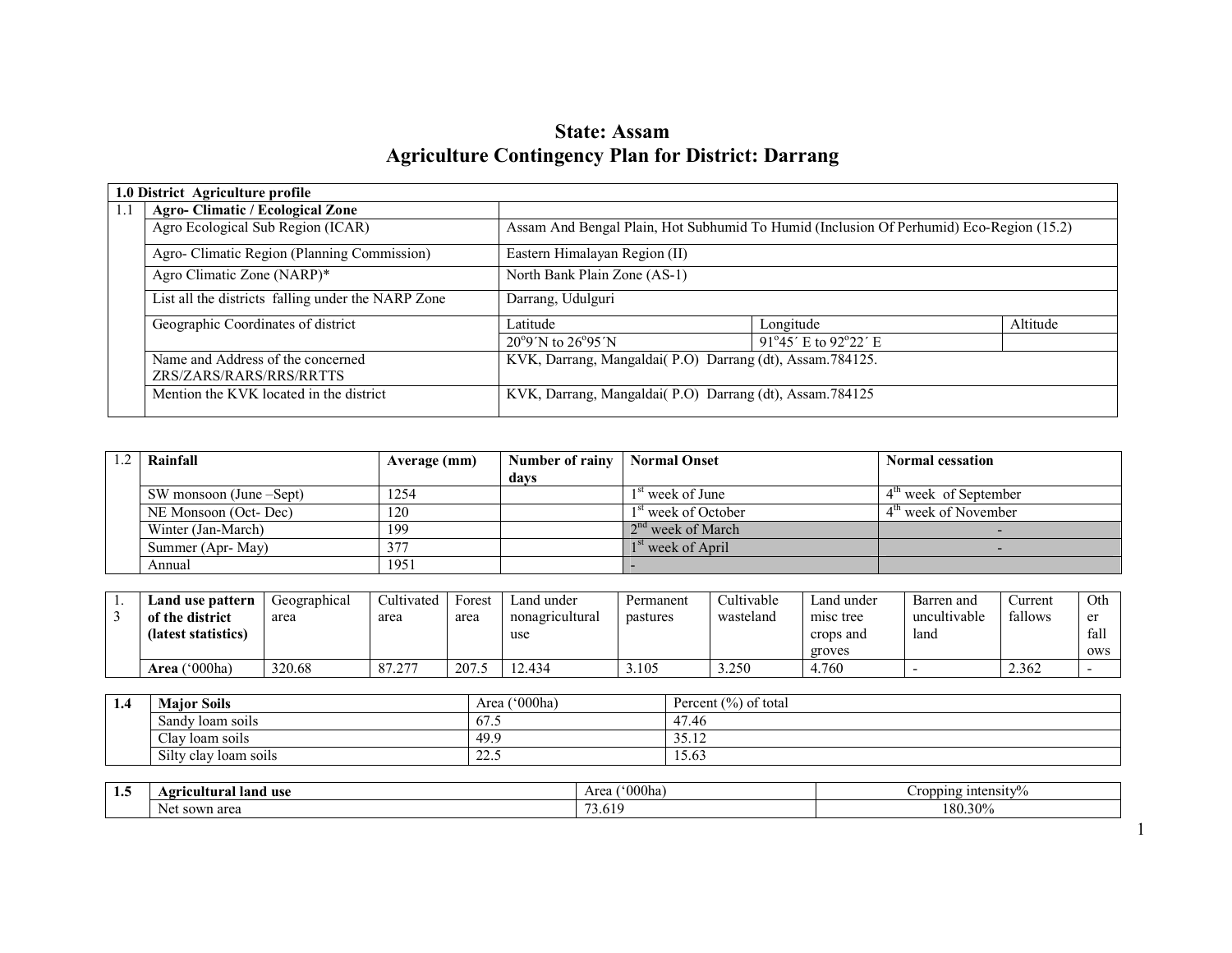| than once<br>Area sown more | . .<br>50<br>29.110 |
|-----------------------------|---------------------|
| -                           | 122.72              |
| Gross cropped area          | 1 <i>34.133</i>     |

| 1.6 | Irrigation                       | Area ('000 ha)           | Percent $(\% )$              |                          |
|-----|----------------------------------|--------------------------|------------------------------|--------------------------|
|     | Net irrigated area               | 26.070 ha                | 100.00                       |                          |
|     | Gross irrigated area             | $\overline{\phantom{0}}$ | $\qquad \qquad \blacksquare$ |                          |
|     | Rainfed area                     |                          | $\overline{\phantom{0}}$     |                          |
|     | <b>Sources if Irrigation</b>     | Number                   | Area ('000 ha)               | % area                   |
|     | Canals                           | $\overline{\phantom{a}}$ | $\overline{\phantom{a}}$     | $\blacksquare$           |
|     | Tanks                            | $\overline{\phantom{a}}$ | $\overline{\phantom{a}}$     | $\overline{\phantom{a}}$ |
|     | Open wells                       | $\overline{\phantom{0}}$ | $\overline{\phantom{a}}$     | $\overline{\phantom{a}}$ |
|     | Bore wells                       | $\overline{\phantom{a}}$ | $\overline{\phantom{0}}$     | $\overline{\phantom{a}}$ |
|     | Lift irrigation                  | 3000                     | 7.527                        | 19.97                    |
|     | Other sources                    | 5930                     | 14.967                       | 39.72                    |
|     | Pump sets                        | 6000                     | 15.144                       | 40.31                    |
|     | Micro-irrigation                 | $\overline{\phantom{a}}$ | $\overline{\phantom{a}}$     | $\blacksquare$           |
|     | Groundwater availability and use | No. of blocks            | $%$ area                     | Quality of water         |
|     | Over exploited                   |                          |                              |                          |
|     | Critical                         |                          |                              |                          |
|     | Semi-critical                    |                          |                              |                          |
|     | Safe                             |                          |                              |                          |
|     | Wastewater availability and use  |                          |                              |                          |

Wastewater availability and use \*Over-exploited: groundwater utilization>100%; critical: 90-100%; Semi-critical: 70-90%; Safe:<70% Source : District Agriculture Office, Darrang, Assam

#### 1.7 Area under major field crops & horticulture etc.

| . 7<br>1.1 | <b>Major field</b> |                                | Area $(900)$ ha) |              |                  |                |       |                  |         |              |                    |  |
|------------|--------------------|--------------------------------|------------------|--------------|------------------|----------------|-------|------------------|---------|--------------|--------------------|--|
|            | crops cultivated   |                                | Kharif           |              |                  | Rabi<br>Summer |       |                  |         |              |                    |  |
|            |                    | <i><u><b>Irrigated</b></u></i> | Rainfed          | <b>Total</b> | <b>Irrigated</b> | Rainfed        | Total | <b>Irrigated</b> | Rainfed | <b>Total</b> | <b>Grand total</b> |  |
|            | Sali rice          |                                | .729<br>າາ       | 27.729       |                  |                |       |                  |         |              | 27.729             |  |
|            | Summer rice        |                                |                  |              |                  |                |       |                  | 23.513  | 23.513       | 23.513             |  |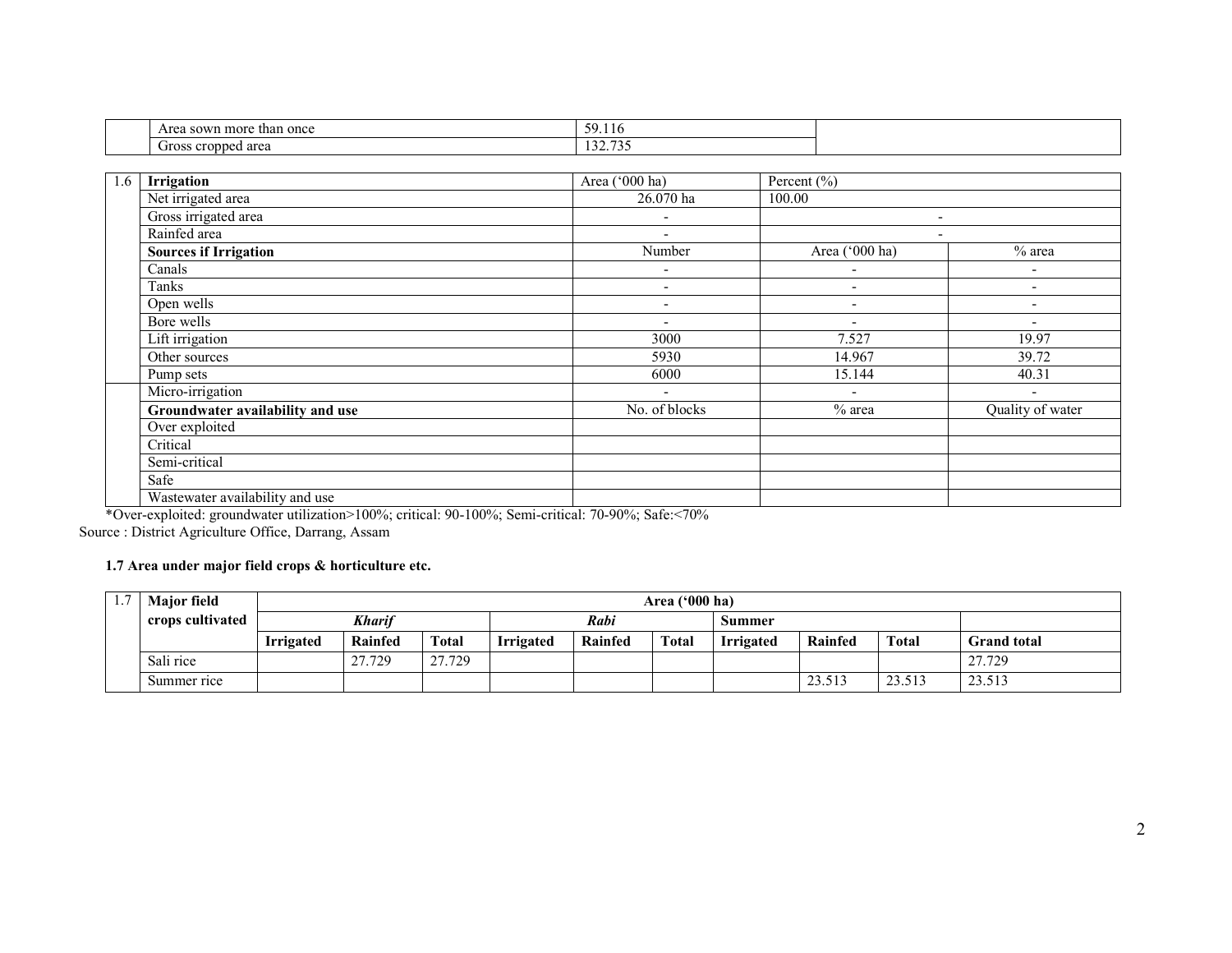| <b>Horticulture crops - Fruits</b>                                                 | Total area (ha) | Irrigated                | <b>Rainfed</b> |
|------------------------------------------------------------------------------------|-----------------|--------------------------|----------------|
| 1.7<br>Banana                                                                      | 2,550           |                          | 2,550          |
| Papaya                                                                             | 385             |                          | 385            |
| Orange                                                                             | 495             |                          | 495            |
| Pineapple                                                                          | 526             |                          | 526            |
| Guava                                                                              | 215             |                          | 215            |
| Litchi                                                                             | 185             |                          | 185            |
| Jack fruit                                                                         | 1,318           |                          | 1,318          |
| Mango                                                                              | 150             |                          | 150            |
| Other fruits                                                                       | 550             |                          | 550            |
| Horticulture crops - Vegetables                                                    | Total area      | Irrigated                | Rainfed        |
| Total tuber crops (potato, sweet potato, tapioca)                                  | 10, 719         |                          | 10, 719        |
| Total spices (chilli, turmeric, ginger, coriendar, garlic, onion, black<br>pepper) | 8, 211          |                          | 8, 211         |
| Kharif vegetable                                                                   | 16, 975         | $\overline{\phantom{a}}$ | 16, 975        |
| Rabi vegetables                                                                    | 25, 186         |                          | 25, 186        |
| Medicinal and Aromatic crops                                                       | Total area      | Irrigated                | Rainfed        |
| Plantation crops                                                                   | Total area      | Irrigated                | Rainfed        |
| Tea                                                                                | 41,667          | 41, 667                  | $\overline{a}$ |
| Areca nut                                                                          | 4,750           | $\blacksquare$           | 4,750          |
| Coconut                                                                            | 981             | $\blacksquare$           | 981            |
| Fodder crops                                                                       | Total area      | Irrigated                | Rainfed        |
| Total Fodder crop area                                                             |                 |                          |                |
| Grazing land                                                                       |                 |                          |                |

| 1.8 | $\mathbf{r}$<br>'stock<br>$\mathbf{u}$    | (000)<br>Aumber                                                 |
|-----|-------------------------------------------|-----------------------------------------------------------------|
|     | $\sim$<br>Cattle                          | 438.208                                                         |
|     | $\sqrt{ }$<br><b>Buttaloes</b><br>™ tota. | $\sim$<br>$\sim$<br>144.12<br>and the company of the company of |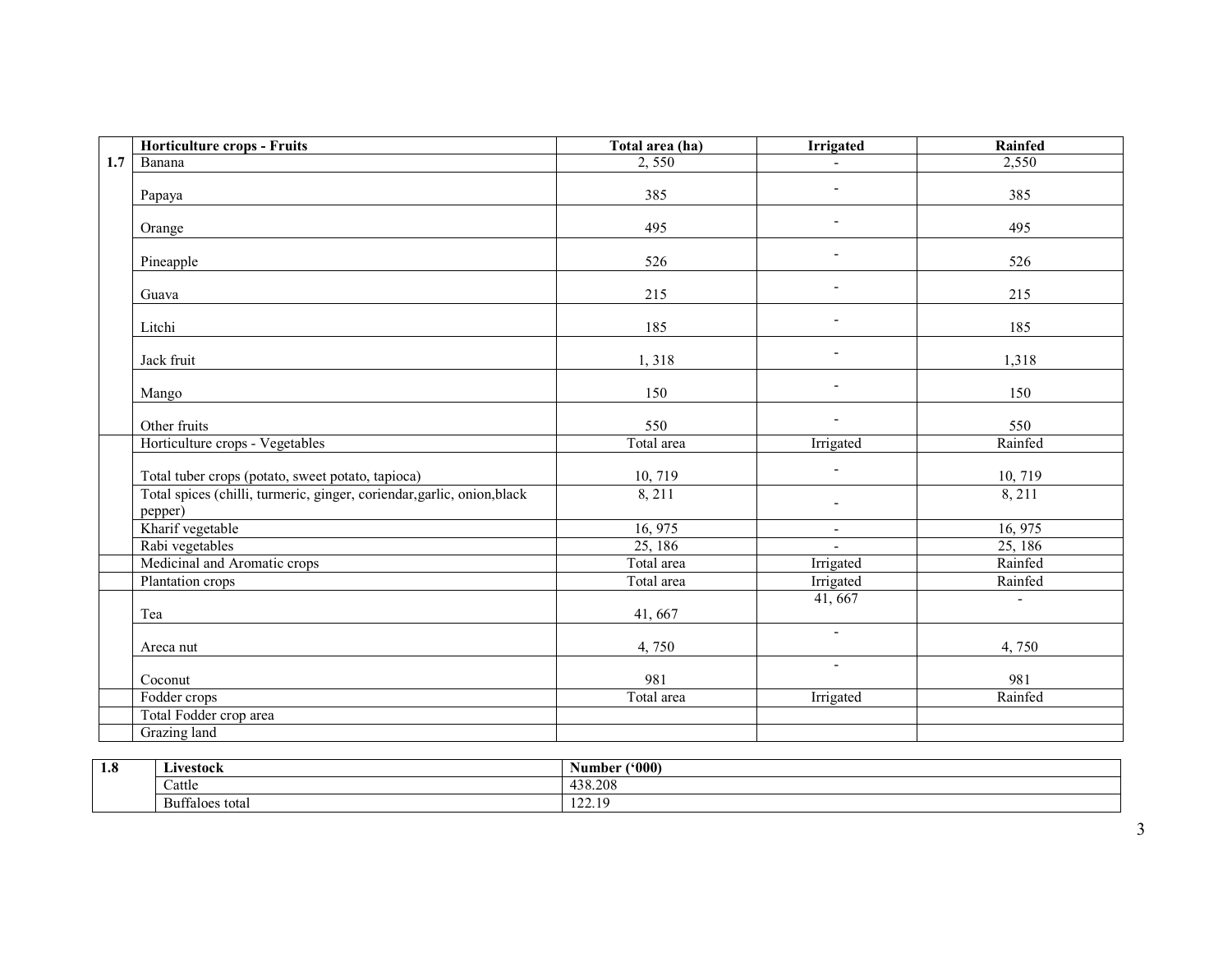|      | Commercial dairy farms  | 0.042     |              |                    |
|------|-------------------------|-----------|--------------|--------------------|
|      | Goat                    | 156.893   |              |                    |
|      | Sheep                   | 39.006    |              |                    |
|      | Pig                     | 54.618    |              |                    |
| 1.9  | Poultry                 |           |              |                    |
|      | Commercial              |           |              |                    |
|      | Backyard                | 1670.912  |              |                    |
| 1.10 | <b>Inland Fisheries</b> | Area (ha) | Yield (t/ha) | Production (tones) |
|      | Brackish water          |           |              |                    |
|      | Fresh water             |           |              |                    |

| 1.11 | <b>Production and</b>        | Kharif                   |                          | Rabi                     |                          | <b>Summer</b>            |                          | <b>Total</b>     |              |
|------|------------------------------|--------------------------|--------------------------|--------------------------|--------------------------|--------------------------|--------------------------|------------------|--------------|
|      | <b>Productivity of Major</b> |                          |                          |                          |                          |                          |                          |                  |              |
|      | Crops                        |                          |                          |                          |                          |                          |                          |                  |              |
|      | Field crops                  | Production               | Productivity             | Production               | Productivity             | Production               | Productivity             | Production ('000 | Productivity |
|      |                              | (000 t)                  | (kg/ha)                  | (000 t)                  | (kg/ha)                  | $(^{6}000 t)$            | (kg/ha)                  |                  | (kg/ha)      |
|      | Rice                         | 326                      | 2400                     | 256                      | 3770                     | 98                       | 2400                     | 680              | 2857         |
|      | Toria                        | $\overline{\phantom{a}}$ | ٠                        | 19.10                    | 6.59                     | $\overline{\phantom{0}}$ |                          | 19.10            | 6.59         |
|      | Jute                         | $\overline{\phantom{0}}$ | $\overline{\phantom{a}}$ | ٠                        | $\overline{\phantom{a}}$ | 20.0                     | 2060                     | 20.0             | 2060         |
|      | Blackgram                    | $\overline{\phantom{a}}$ | $\overline{\phantom{0}}$ | ۰                        | $\overline{\phantom{a}}$ | 2.10                     | 544                      | 2.10             | 544          |
|      | Wheat                        |                          | ٠                        | 6.73                     | 982                      | $\overline{\phantom{a}}$ |                          | 6.73             | 982          |
|      | Sugarcane                    |                          | ٠                        | ۰                        | $\overline{\phantom{a}}$ | 307.75                   | 35793                    | 307.75           | 35793        |
|      | <b>Major Horticultural</b>   |                          |                          |                          |                          |                          |                          |                  |              |
|      | crops                        |                          |                          |                          |                          |                          |                          |                  |              |
|      | Banana                       | 63750                    | 15000                    | $\overline{\phantom{0}}$ | $\qquad \qquad -$        | $\overline{\phantom{a}}$ |                          | 63750            | 15000        |
|      | Papaya                       | 64000                    | 32000                    | ۰                        | ۰                        | $\overline{\phantom{a}}$ |                          | 64000            | 32000        |
|      | Assam lemon                  | 29865                    | 16500                    | ۰                        | $\overline{\phantom{a}}$ | $\overline{\phantom{a}}$ |                          | 29865            | 16500        |
|      | Pineapple                    | 26220                    | 13800                    | ۰                        | $\overline{\phantom{a}}$ | ٠                        |                          | 26220            | 13800        |
|      | Coconut                      | 30901                    | 6300                     | ٠                        | $\qquad \qquad -$        | $\overline{\phantom{0}}$ |                          | 30901            | 6300         |
|      | Arecanut                     | 92035                    | 15800                    | ۰                        | $\qquad \qquad -$        | $\overline{\phantom{a}}$ |                          | 92035            | 15800        |
|      | Kharif vegetables            | 114252                   | 115                      |                          |                          |                          |                          | 114252           | 115          |
|      | Rabi vegetables              |                          | $- -$                    | 294550                   | 215                      | $\overline{\phantom{0}}$ | $\overline{\phantom{a}}$ | 294550           | 215          |

| 12 | Sowing window for 5 major crops (start<br>and end of sowing period) | <b>Rice</b>  | Jute         | Blackgram                      | <b>Toria</b>   | Wheat               |
|----|---------------------------------------------------------------------|--------------|--------------|--------------------------------|----------------|---------------------|
|    | Kharif-Rainfed                                                      | June to July | March to May | Mid August to<br>Mid September |                |                     |
|    | Kharif-Irrigated                                                    |              |              |                                |                |                     |
|    | Rabi-Rainfed                                                        |              |              |                                | Mid October to | week of November to |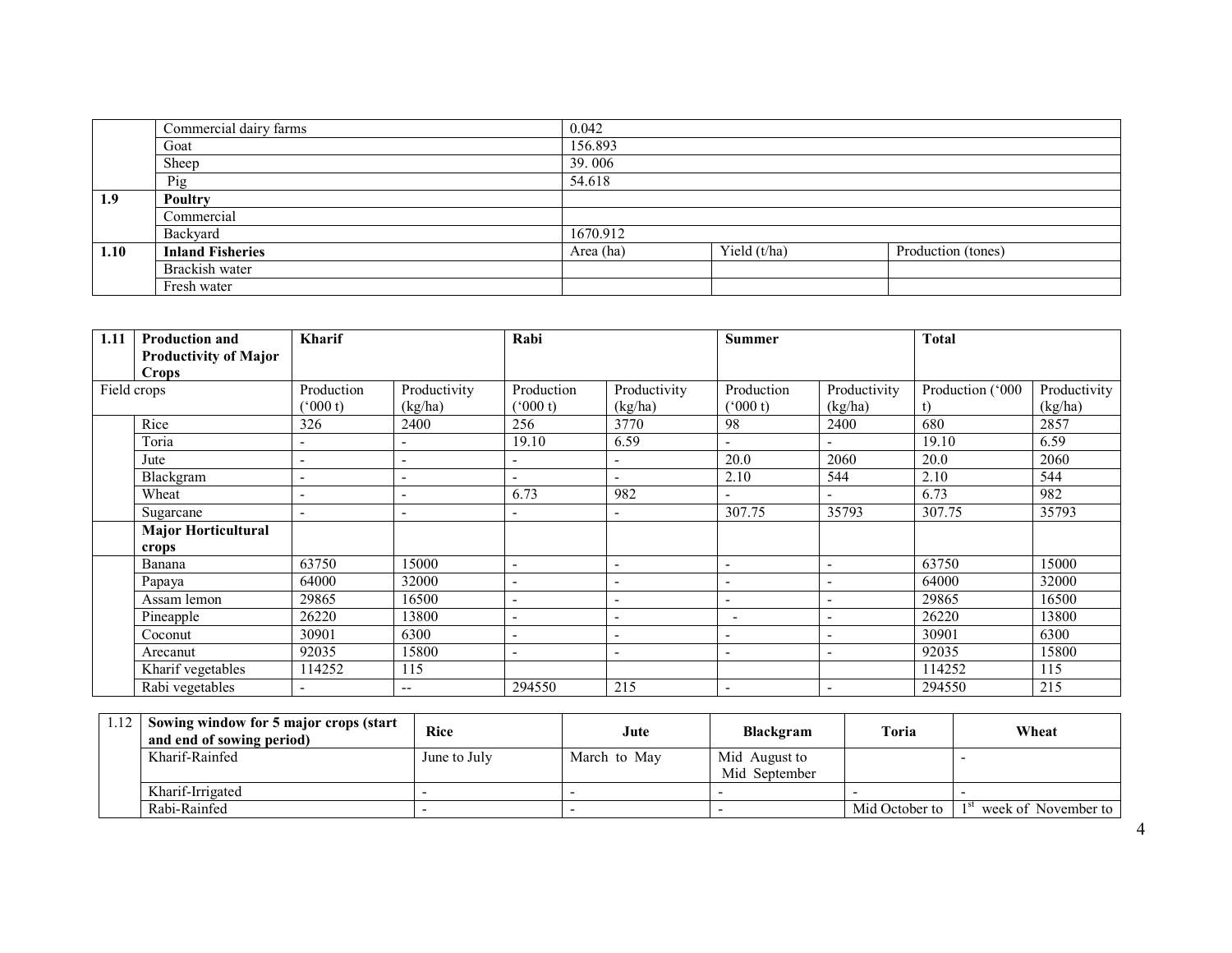|                |             |  | <b>Brith</b><br>November<br>M1d | $\gamma$ na<br>week of<br>December |
|----------------|-------------|--|---------------------------------|------------------------------------|
| Rabi-Irrigated | November to |  |                                 |                                    |
|                | ⊅ecember    |  |                                 |                                    |

| 1.13 What is the Major contingency the District is prone to? | Regular | <b>Occasional</b>   | <b>None</b> |
|--------------------------------------------------------------|---------|---------------------|-------------|
| Drought                                                      |         | √ (March & October) |             |
| Flood                                                        |         | (August-Sept)       |             |
| Cyclone                                                      |         | (March)             |             |
| Hail storm                                                   |         | / (March-April)     |             |
| Heat wave                                                    |         | $(June-Julv)$       |             |
| Cold wave                                                    |         | (Dec-January)       |             |
| Frost                                                        |         |                     |             |

| 1.14 | t the<br>Include.<br>: district for<br>Digital<br>maps of | t with in .<br>State<br>Annexure<br>map<br>≧ ∩† district<br>$\text{\textsterling}$ $\text{\textsterling}$ $\text{\textsterling}$ $\text{\textsterling}$ | $\overline{\phantom{0}}$<br>$ -$<br>Y es<br>Enclosed:       |
|------|-----------------------------------------------------------|---------------------------------------------------------------------------------------------------------------------------------------------------------|-------------------------------------------------------------|
|      |                                                           | 0.11<br>raintall as<br>Annexure L<br>Mean<br>ı annual                                                                                                   | $\blacksquare$<br>$\sim$ $\sim$<br>Enclosed:<br>v ac<br>ັບເ |
|      |                                                           | Annexure III<br>S01l<br>. map<br>ഹ<br>as                                                                                                                |                                                             |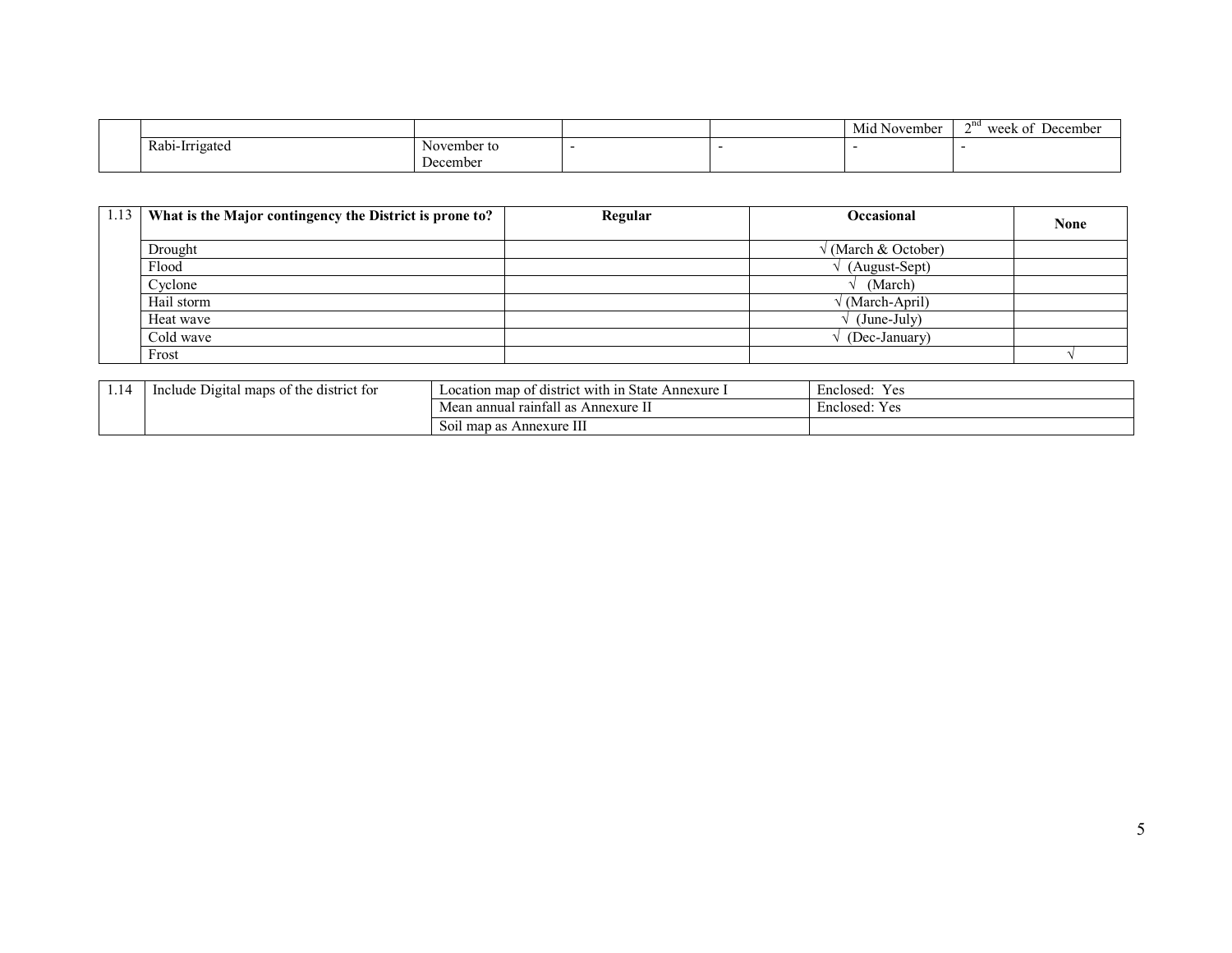

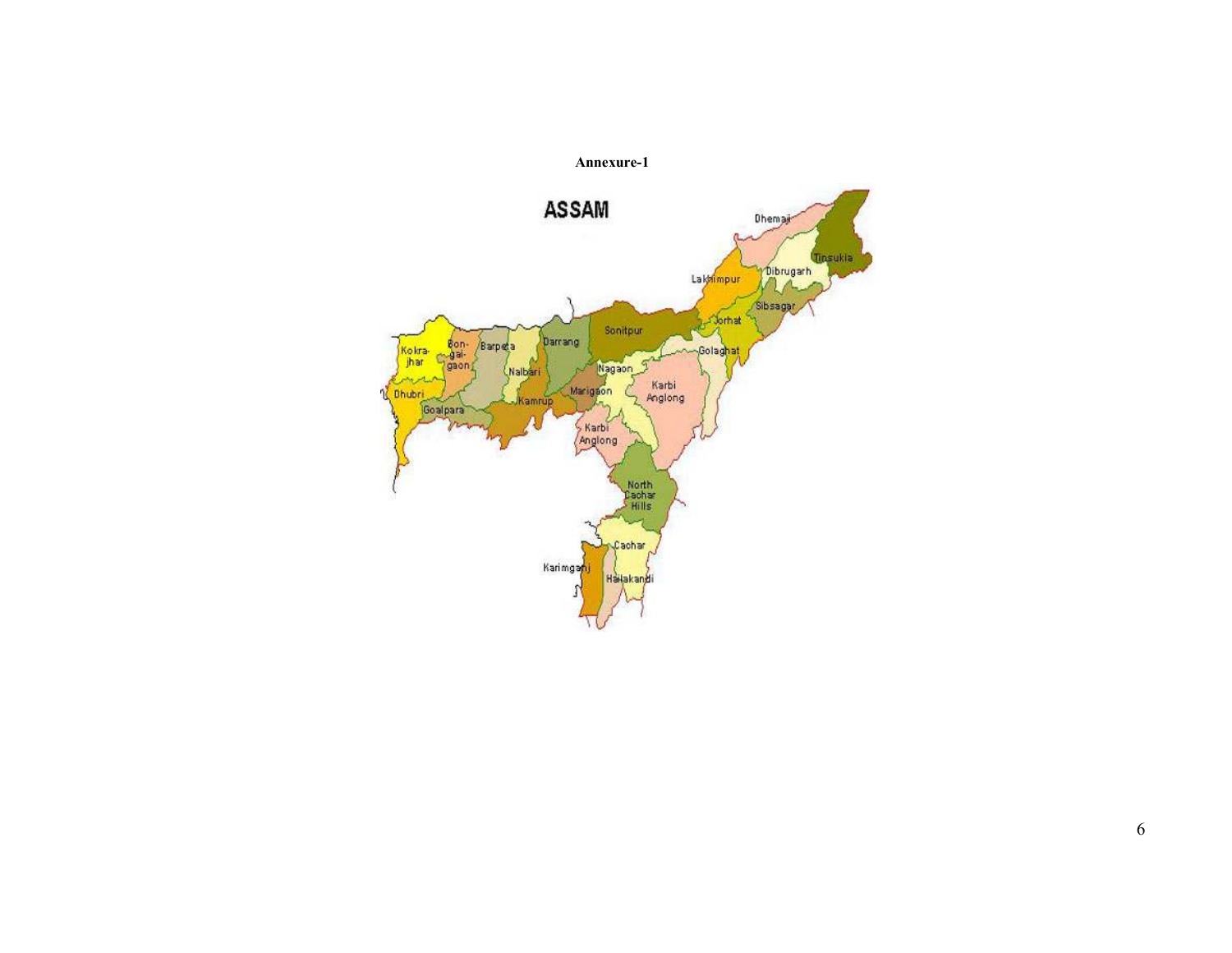#### Annexure-II Mean Annual Rainfall

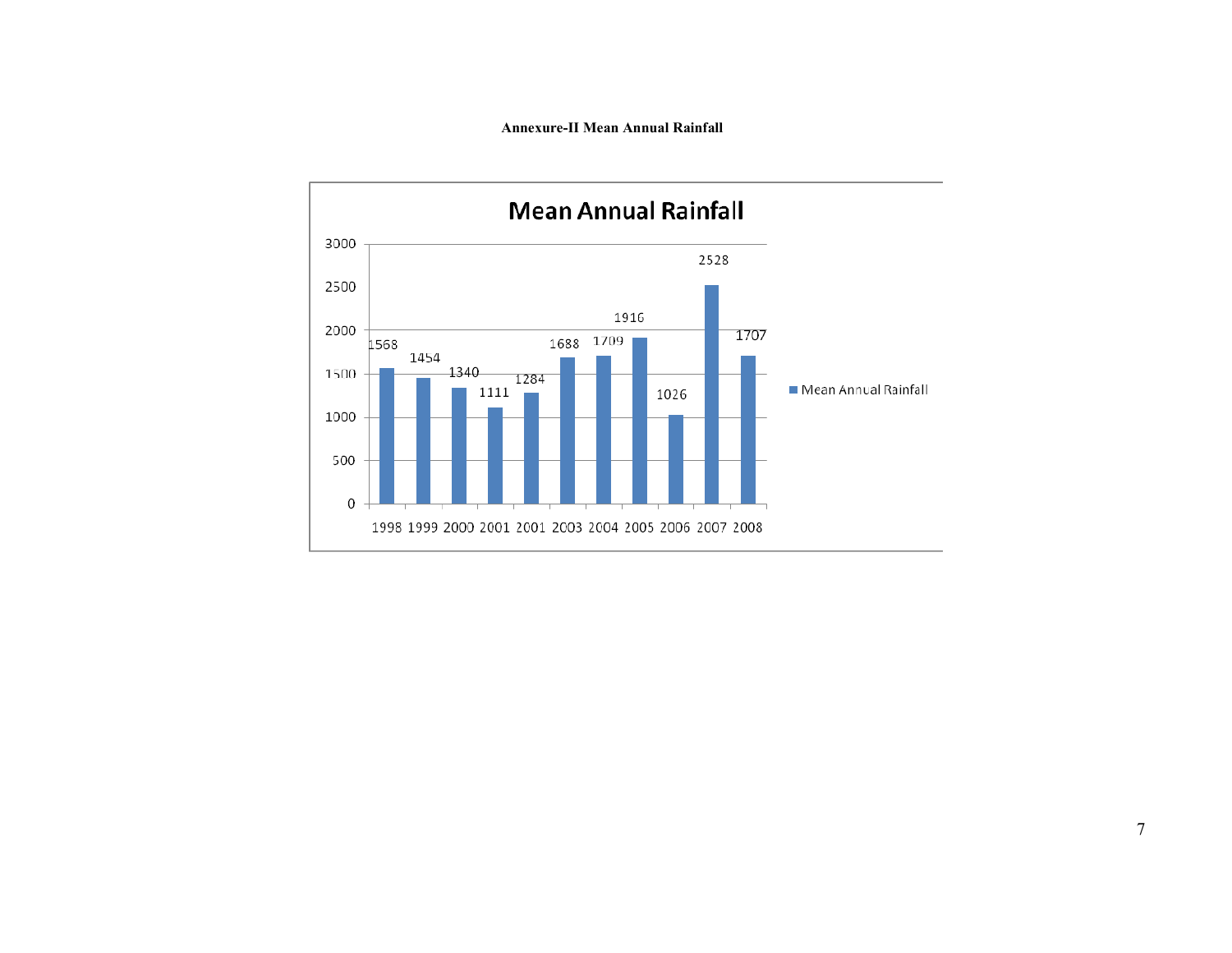## 2.0 Strategies for weather related contingencies

## 2.1 Drought

## 2.1.1 Rainfed situation

| Condition                                         |                               |                                                                                                                                           |                                                                                                                                                                                                                 | <b>Suggested Contingency measures</b>                                                                                                                                                                                                          |                                                                                                     |
|---------------------------------------------------|-------------------------------|-------------------------------------------------------------------------------------------------------------------------------------------|-----------------------------------------------------------------------------------------------------------------------------------------------------------------------------------------------------------------|------------------------------------------------------------------------------------------------------------------------------------------------------------------------------------------------------------------------------------------------|-----------------------------------------------------------------------------------------------------|
| <b>Early season</b><br>drought (delayed<br>onset) | Major<br>Farming<br>situation | Crop/cropping system                                                                                                                      | Change in Crop/ cropping<br>system                                                                                                                                                                              | <b>Agronomic measures</b>                                                                                                                                                                                                                      | <b>Remarks</b> on<br>Implementation                                                                 |
| Delay by 2 weeks<br>$3rd$ week of June            | Medium land                   | Sali rice - rabi oilseeds/ pulses -<br>boro rice<br>Sali rice - rabi oilseeds/ pulses<br>Sali rice - Wheat<br>Sali rice - rabi vegetables | No change<br>No change<br>No change<br>No change                                                                                                                                                                | Decrease the spacing in paddy                                                                                                                                                                                                                  | Supply of rice seeds<br>through NFSM and<br>other such programme<br>Supply of weeder<br>under RKVY. |
| Delay by 4 week<br>$1st$ week of July             | Medium land                   | Sali rice - rabi oilseeds/ pulses -<br>boro rice<br>Sali rice - rabi oilseeds/ pulses<br>Sali rice - rabi vegetables                      | Rice: Satyaranjan, Basundhar<br>Rice: Satyaranjan, Basundhar<br>Rice: Satyaranjan, Basundhar                                                                                                                    | For the Sali varieties, sowing can<br>be done up to mid or last part of<br>July                                                                                                                                                                |                                                                                                     |
| Delay by 6 weeks<br>$3rd$ week of July            | Upland                        | Sesame/kharif blackgram/<br>Greengram/Pigeonpea                                                                                           | Sesame/Pigeonpea                                                                                                                                                                                                | Normal sowing of Pigeonpea $\&$<br>sesame can be done<br>Application of sufficient amount<br>of organic manures before<br>sowing<br>Use higher seed rate<br>Thinning to maintain optimam<br>plant population,<br>Mulching with waste materials | Supply of rice seeds<br>through NFSM and<br>other such programme<br>Supply of weeder<br>under RKVY. |
|                                                   | Medium land                   | Sali rice - boro rice                                                                                                                     | Sali rice variety like Jaya, IR-<br>36 and also medium<br>duration variety<br>Satyaranjan and<br>Basundhara<br>Late Sali variety like<br>Monahar Sali, Andrew Sali,<br>Salpona, Prasadbhog etc<br>can be chosen |                                                                                                                                                                                                                                                | Supply of rice seeds<br>through NFSM and<br>other such programme<br>Supply of weeder<br>under RKVY. |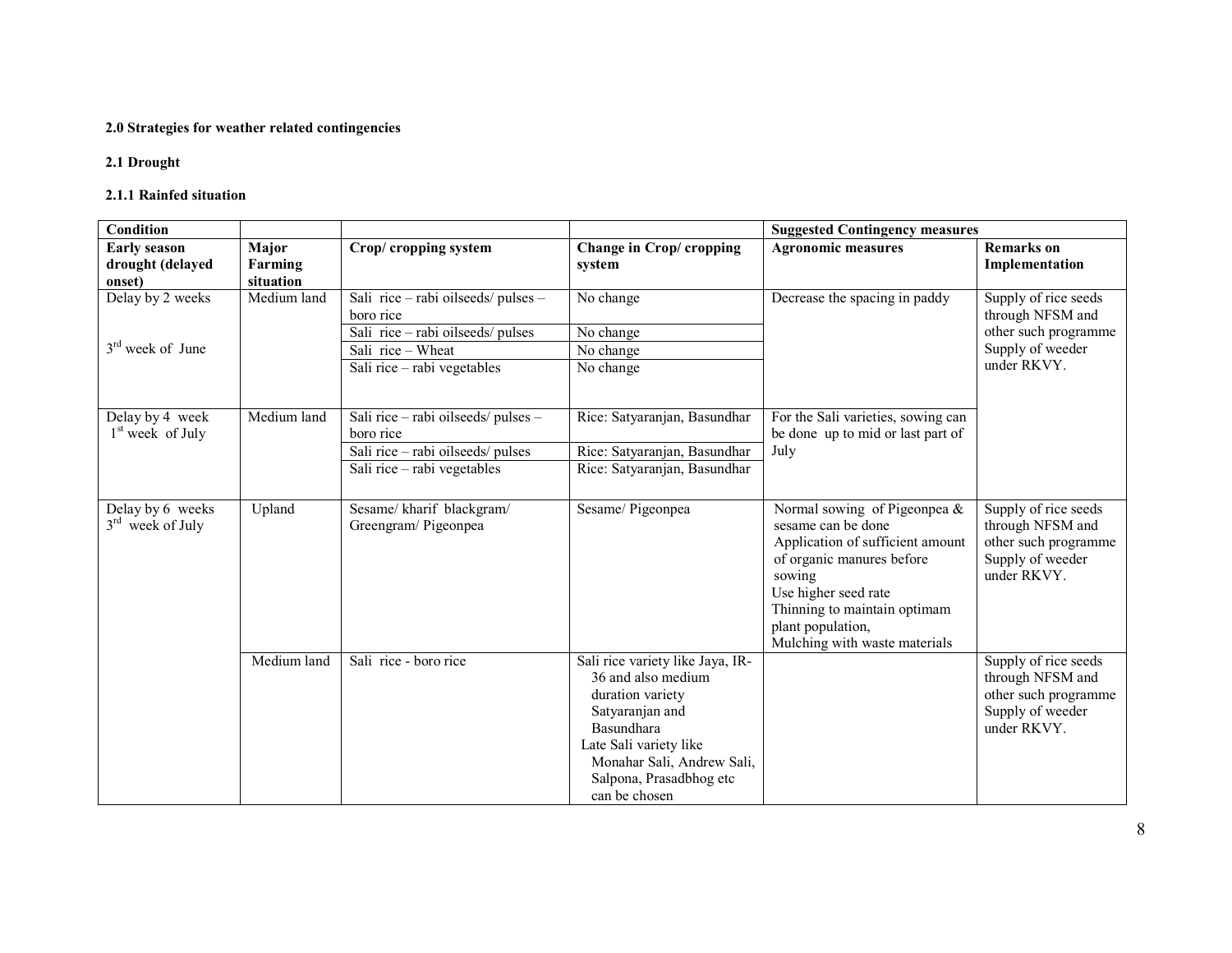|                      |             |                                     | Boro rice like Eri-9, Eri-28,<br>Eri-30, Joymoti, Kanaklata |                      |
|----------------------|-------------|-------------------------------------|-------------------------------------------------------------|----------------------|
|                      |             |                                     | can be chosen                                               |                      |
| Delay by 8 weeks 1st | Upland      | Sali rice - rabi oilseeds/ pulses   | Sali rice variety like Jaya, IR-                            | Supply of rice seeds |
| week of August       |             |                                     | 36 and also medium                                          | through NFSM and     |
|                      |             |                                     | duration variety                                            | other such programme |
|                      |             |                                     | Satyaranjan and                                             | Supply of weeder     |
|                      |             |                                     | Basundhara                                                  | under RKVY.          |
|                      |             | Sali rice - rabi oilseeds/ pulses   | Sali rice variety like Jaya, IR-                            |                      |
|                      |             |                                     | 36 and also medium                                          |                      |
|                      |             |                                     | duration variety                                            |                      |
|                      |             |                                     | Satyaranjan and                                             |                      |
|                      |             |                                     | Basundhara                                                  |                      |
|                      |             | Sali rice - rabi vegetables         | Sali rice variety like Jaya, IR-                            |                      |
|                      |             |                                     | 36 and also medium                                          |                      |
|                      |             |                                     | duration variety                                            |                      |
|                      |             |                                     | Satyaranjan and                                             |                      |
|                      |             |                                     | Basundhara                                                  |                      |
|                      |             | SRI - rabi vegetables               | Late Sali variety like                                      |                      |
|                      |             |                                     | Monahar Sali, Andrew Sali,                                  |                      |
|                      |             |                                     | Salpona, Prasadbhog etc                                     |                      |
|                      |             |                                     | can be chosen                                               |                      |
|                      | Medium land | Sali rice/ Sesame/kharif blackgram/ | i.Use of late Sali varieties-                               | Supply of rice seeds |
|                      |             | Greengram/pigeonpea                 | Monuharsali, Andrewsali,                                    | through NFSM and     |
|                      |             |                                     | Solpona, Prasadbhog,                                        | other such programme |
|                      |             |                                     | Gobinbhog                                                   | Supply of weeder     |
|                      |             |                                     | ii. Varieties suitable for both                             | under RKVY.          |
|                      |             |                                     | normal & delayed sowing &                                   |                      |
|                      |             |                                     | planting conditions- Luit,                                  |                      |
|                      |             |                                     | Kapilee, Dishang, Dikhow<br>iii.Staggered planting Sali     |                      |
|                      |             |                                     | varieties- Prafulla & Gitesh                                |                      |
|                      |             |                                     |                                                             |                      |

| Condition<br><b>Suggested Contingency measures</b> |                  |                             |                 |                           |                       |
|----------------------------------------------------|------------------|-----------------------------|-----------------|---------------------------|-----------------------|
| <b>Early Season drought</b>                        | Major Farming    | <b>Crop/Cropping System</b> | Crop management | Soil nutrient & moisture  | Remarks on            |
| (Normal onset)                                     | <b>Situation</b> |                             |                 | conservation measures     | <b>Implementation</b> |
| Normal onset followed by                           | Up land          | Sali rice                   |                 | Application of urea along | Supply of rice        |
| 15 to 20 days dry spell                            |                  |                             |                 | with manure/FYM in the    | seeds through         |
| after sowing leading to                            |                  |                             |                 | nursery, Sprinkling of    | NFSM and other        |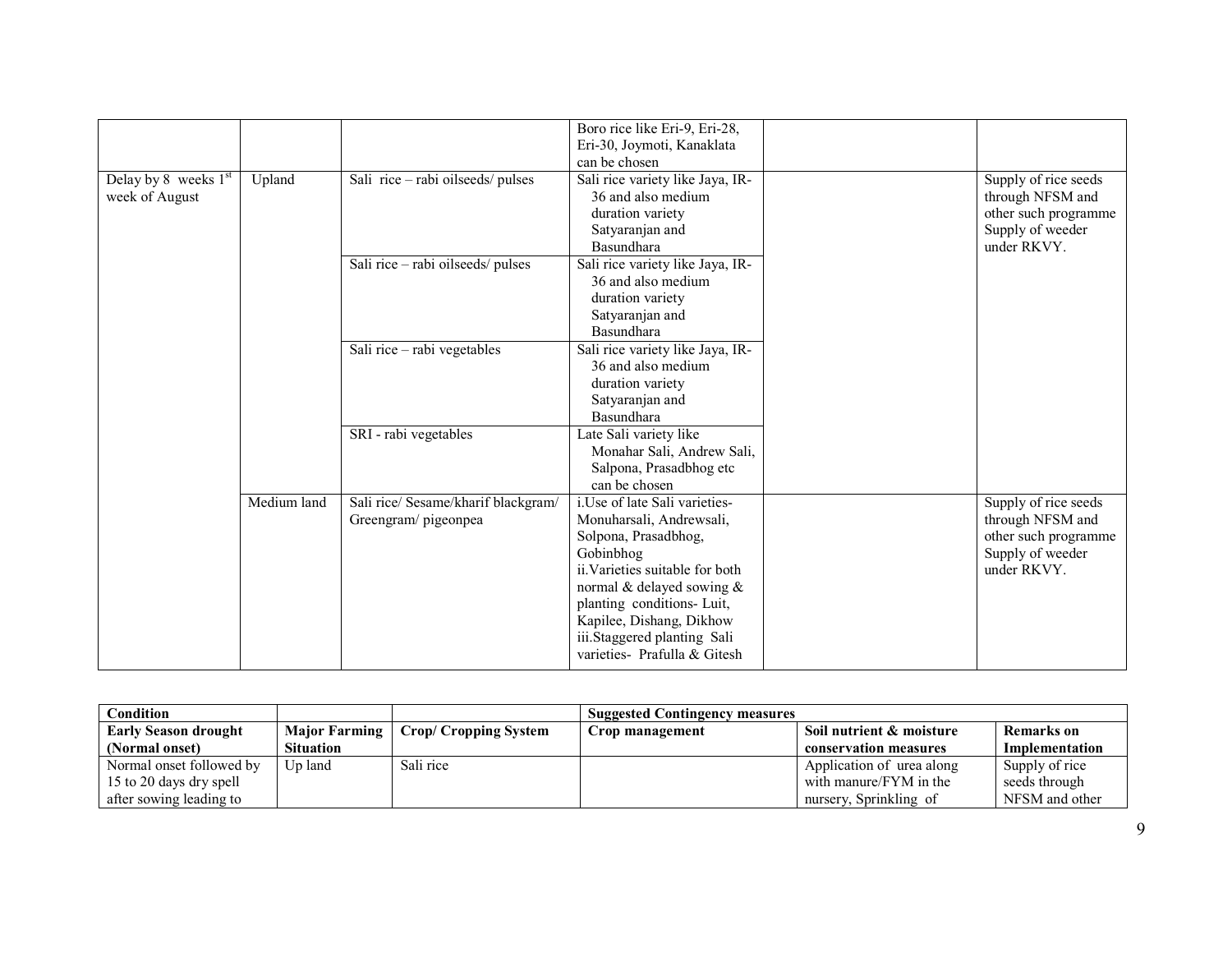| poor germination / crop<br>stand etc. |             |                                                                |                                                                                                                                                                                                                                                                | irrigation water                                                                                                                        | such programme<br>Supply of weeder<br>under RKVY.                                                      |
|---------------------------------------|-------------|----------------------------------------------------------------|----------------------------------------------------------------------------------------------------------------------------------------------------------------------------------------------------------------------------------------------------------------|-----------------------------------------------------------------------------------------------------------------------------------------|--------------------------------------------------------------------------------------------------------|
|                                       | Medium land | Sali rice                                                      | Application of high dose of<br>potassic fertilizer                                                                                                                                                                                                             | Application of urea along<br>with manure/FYM in the<br>nursery, Sprinkling of<br>irrigation water                                       | Supply of rice<br>seeds through<br>NFSM and other<br>such programme                                    |
|                                       |             | Sali rice/ Sesame/ kharif<br>blackgram/Greengram/<br>Pigeonpea | <i>i</i> . Sprinkle water manually in<br>nursery bed of rice when the area<br>of nursery bed is very small.<br>ii.Re-sowing of rice seeds can be<br>done since sowing time is still<br>available (upto July)<br>iii.Normal sowing of Pigeonpea<br>can be done. | i. Application of sufficient<br>amount of organic manures in<br>nursery bed before sowing<br>ii.Balance fertilization in<br>nursery bed | Supply of weeder<br>under RKVY.                                                                        |
|                                       | low land    | Sali rice                                                      | Application of high dose of<br>potassic fertilizer                                                                                                                                                                                                             | Application of urea along<br>with manure/FYM in the<br>nursery, Sprinkling of<br>irrigation water                                       | Supply of rice<br>seeds through<br>NFSM and other<br>such programme<br>Supply of weeder<br>under RKVY. |

| Condition                                                                                     |                                      |                                                               | <b>Suggested Contingency measures</b>                |                                                                            |                                                                                                     |
|-----------------------------------------------------------------------------------------------|--------------------------------------|---------------------------------------------------------------|------------------------------------------------------|----------------------------------------------------------------------------|-----------------------------------------------------------------------------------------------------|
| Mid Season drought (long<br>dry spell, consecutive 2<br>weeks rainless $(>2.5$ mm)<br>period) | Major<br>Farming<br><b>Situation</b> | <b>Crop/ Cropping System</b>                                  | Crop management                                      | Soil nutrient & moisture<br>conservation measures                          | <b>Remarks</b> on<br>Implementation                                                                 |
| At vegetative stage                                                                           | Up land                              | Sali rice/Sesame/kharif<br>blackgram/ Greengram/<br>Pigeonpea |                                                      | Application of 2 kg urea<br>along with manure/FYM in the<br>field          | Supply of rice seeds through<br>NFSM and other such<br>programme<br>Supply of weeder under<br>RKVY. |
|                                                                                               |                                      |                                                               | ii. Weeding<br>iii. Thinning the plant<br>population | i. Application of sufficient<br>amount of organic manures<br>before sowing |                                                                                                     |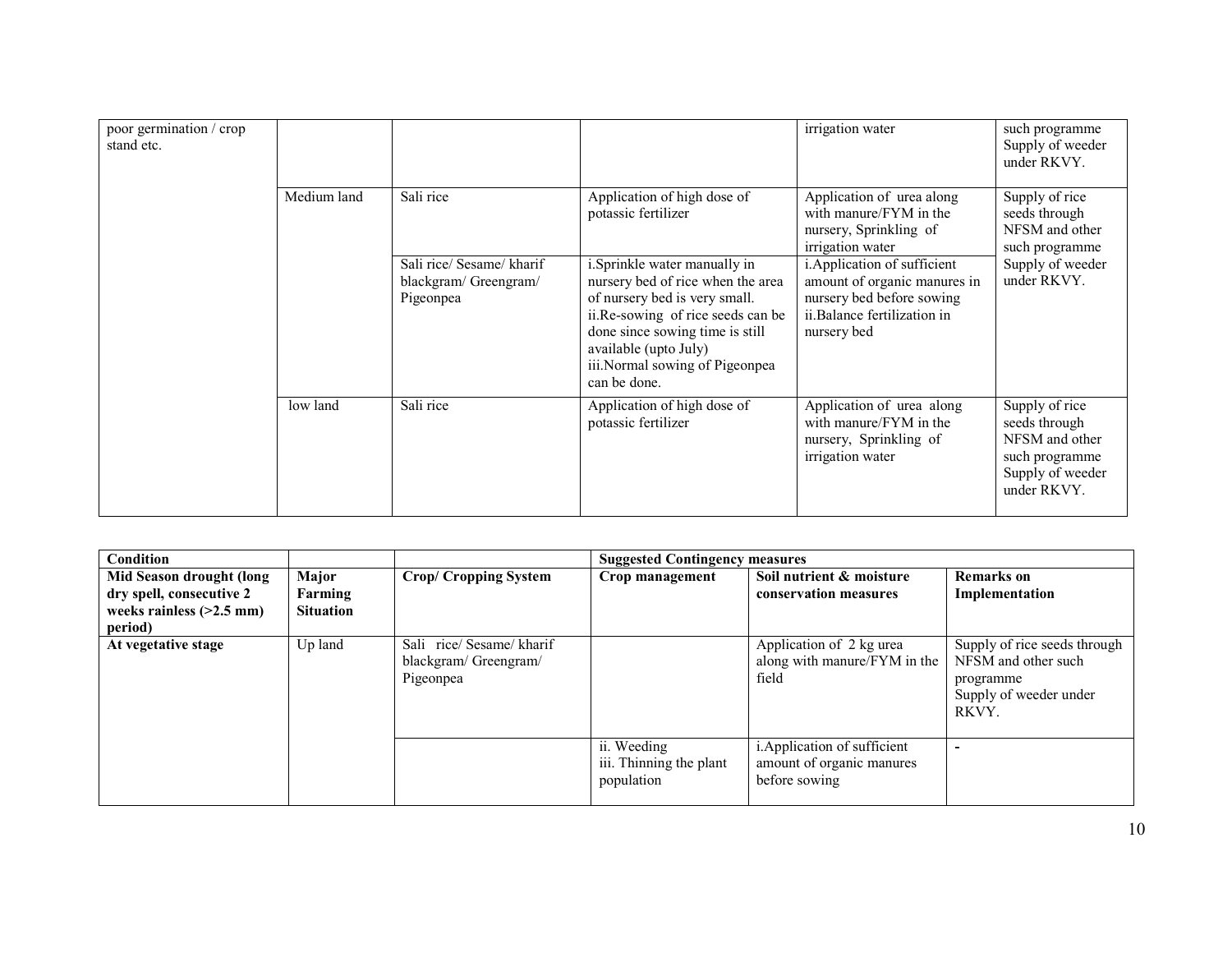|             |           | ii.Balance fertilization<br>iii.Spray of anti-transpirants<br>iv.Mulching                                                                  |  |
|-------------|-----------|--------------------------------------------------------------------------------------------------------------------------------------------|--|
|             |           | v.Supply of irrigation water at<br>tillering, PI and booting stages                                                                        |  |
| Medium land | Sali rice | Application of 2 kg urea<br>along with manure/FYM in the<br>field,<br>Supply of irrigation water at<br>tillering, PI and booting<br>stages |  |
| low land    | Sali rice | Application of 2 kg urea with<br>manure/FYM in the field,<br>Supply of irrigation water at<br>tillering, PI and booting<br>stages          |  |

| Condition                                        |                                          |                                                              | <b>Suggested Contingency measures</b>               |                                                                                                                                                                                         |                                                                                                     |
|--------------------------------------------------|------------------------------------------|--------------------------------------------------------------|-----------------------------------------------------|-----------------------------------------------------------------------------------------------------------------------------------------------------------------------------------------|-----------------------------------------------------------------------------------------------------|
| <b>Mid Season</b><br>drought (long dry<br>spell) | <b>Major Farming</b><br><b>Situation</b> | <b>Crop/ Cropping System</b>                                 | Crop management                                     | Soil nutrient & moisture<br>conservation measures                                                                                                                                       | <b>Remarks</b> on<br>Implementation                                                                 |
| At reproductive<br>stage                         | Up land                                  | Sali rice<br>Sesame/kharif blackgram/<br>Greengram/Pigeonpea | Application of potassic<br>fertilizer $(a)$ 3 kg/ha | Application of 2 kg urea along with<br>manure/FYM in the field,<br>Supply of irrigation water at PI and<br>milking stages<br>Mulching with crop residues,<br>Spray of anti-transpirants | Supply of rice seeds<br>through NFSM and other<br>such programme<br>Supply of weeder under<br>RKVY. |
|                                                  | Medium land                              | Sali rice                                                    | Application of potassic<br>fertilizer $(a)$ 3 kg/ha | Application of 2 kg urea along with<br>manure/FYM in the field,<br>Supply of irrigation water at PI and<br>milking stages                                                               |                                                                                                     |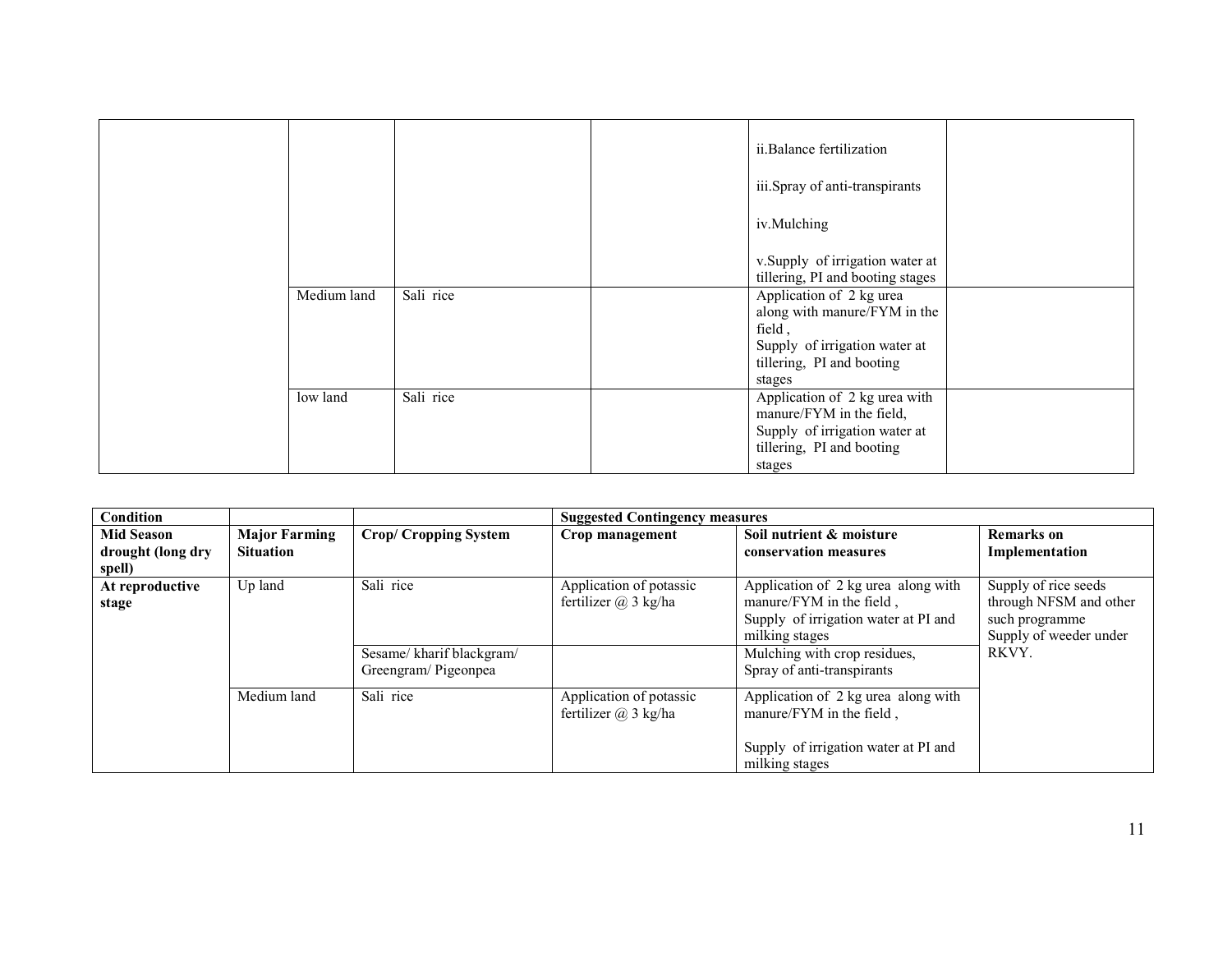| fertilizer $(a)$ 3 kg/ha<br>manure/FYM in the field.<br>Supply of irrigation water at PI and<br>milking stages | Low land | Sali rice | Application of potassic | Application of 2 kg urea along with |  |
|----------------------------------------------------------------------------------------------------------------|----------|-----------|-------------------------|-------------------------------------|--|
|----------------------------------------------------------------------------------------------------------------|----------|-----------|-------------------------|-------------------------------------|--|

| Condition               |                                |                             | <b>Suggested Contingency measures</b> |                             |                             |  |
|-------------------------|--------------------------------|-----------------------------|---------------------------------------|-----------------------------|-----------------------------|--|
| <b>Terminal drought</b> | <b>Major Farming Situation</b> | <b>Crop/Cropping System</b> | Crop management                       | Rabi crop planning          | <b>Remarks</b> on           |  |
|                         |                                |                             |                                       |                             | Implementation <sup>e</sup> |  |
|                         | 1 Up land                      | Sali rice                   |                                       | Rabi Crop planning:         | Supply of rice seeds        |  |
|                         |                                |                             |                                       | Toria variety TS-36, TS-38  | through NFSM and other      |  |
|                         |                                |                             |                                       | Potato variety Kufri Jyoti, | such programme              |  |
|                         |                                |                             |                                       | Kufri Pokhraj can be        | Supply of weeder under      |  |
|                         |                                |                             |                                       | selected                    | RKVY.                       |  |
|                         |                                |                             |                                       | Boro Rice (Joymati,         |                             |  |
|                         |                                |                             |                                       | Kanaklata, IRRI-8, IRRI-    |                             |  |
|                         |                                |                             |                                       | 28, IRRI-29)                |                             |  |
|                         |                                |                             |                                       | Jute variety Tarun or Nabin |                             |  |
|                         |                                | Sali rice/ Blackgram        |                                       | Rice                        |                             |  |
|                         |                                | /Greengram/Sesame/          |                                       | Rabi Crop planning:         |                             |  |
|                         |                                | Pigeonpea                   |                                       | Toria variety TS-36, TS-38  |                             |  |
|                         |                                | <b>Cropping System:</b>     |                                       | Potato variety Kufri Jyoti, |                             |  |
|                         |                                | Blackgram/ Greengram/       |                                       | Kufri Pokhraj can be        |                             |  |
|                         |                                | Sesame/Pigeonpea            |                                       | selected                    |                             |  |
|                         |                                | - Rabi crops                |                                       | Boro Rice (Joymati,         |                             |  |
|                         |                                |                             |                                       | Kanaklata, IRRI-8, IRRI-    |                             |  |
|                         |                                |                             |                                       | 28, IRRI-29)                |                             |  |
|                         |                                |                             |                                       | Jute variety Tarun or Nabin |                             |  |
|                         | 2 Medium and Low land          | Sali rice                   |                                       | Rice                        | Supply of rice seeds        |  |
|                         |                                |                             |                                       | Rabi Crop planning:         | through NFSM and other      |  |
|                         |                                |                             |                                       | Toria variety TS-36, TS-38  | such programme              |  |
|                         |                                |                             |                                       | Potato variety Kufri Jyoti, | Supply of weeder under      |  |
|                         |                                |                             |                                       | Kufri Pokhraj can be        | RKVY.                       |  |
|                         |                                |                             |                                       | selected                    |                             |  |
|                         |                                |                             |                                       | Boro Rice (Joymati,         |                             |  |
|                         |                                |                             |                                       | Kanaklata, IRRI-8, IRRI-    |                             |  |
|                         |                                |                             |                                       | 28, IRRI-29)                |                             |  |
|                         |                                |                             |                                       | Jute variety Tarun or Nabin |                             |  |

2.1.2 Drought - Irrigated Situation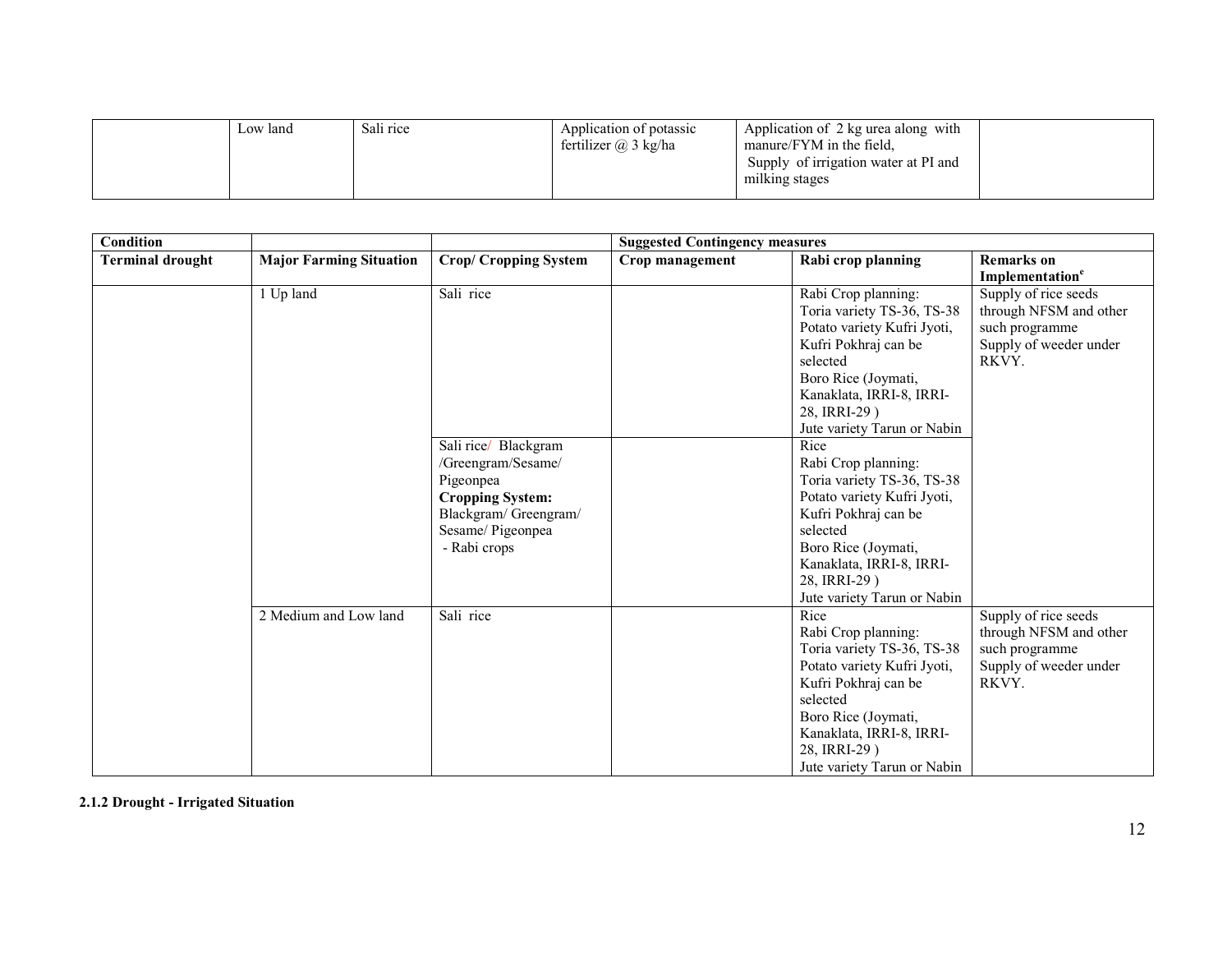| Condition                 |                                |                                  | <b>Suggested Contingency measures</b> |                            |                        |  |
|---------------------------|--------------------------------|----------------------------------|---------------------------------------|----------------------------|------------------------|--|
| Delayed /limited realease | <b>Major Farming Situation</b> | <b>Crop/ Cropping System</b>     | Change in Crop/ cropping              | <b>Agronomic measures</b>  | <b>Remarks</b> on      |  |
| of water in canels due to |                                |                                  | system                                |                            | Implementation         |  |
| low rainfall              | Upland                         | <b>Sequence cropping: Kharif</b> | Sequence cropping:                    | i.Mulching                 | Supply of rice seeds   |  |
|                           |                                | pulses/oilseeds-Rabi pulses/     | Kharif Blackgram/Green                | ii.Thinning                | through NFSM and other |  |
|                           |                                | oilseeds                         | gram/Sesame-Toria/Niger/              | iii. Weeding               | such programme         |  |
|                           |                                |                                  | Linseed/Lathyrus/ Lentil              | iv. Life saving irrigation | Supply of weeder under |  |
|                           | Medium land                    | Sequence cropping:               | Sequence cropping:                    | i.Mulching                 | RKVY.                  |  |
|                           |                                | Sali rice-boro rice              | Sali rice-Toria/ Niger/               | ii.Thinning                |                        |  |
|                           |                                |                                  | Linseed/Lathyrus, Lentil              | iii. Weeding               |                        |  |
|                           |                                |                                  |                                       | iv. Life saving irrigation |                        |  |
|                           | Low land                       | Sequence cropping:               | Sequence cropping:                    |                            |                        |  |
|                           |                                | Sali (winter) rice-Jute          | Sali rice-Toria/ Niger/               |                            |                        |  |
|                           |                                |                                  | Linseed/ Lathyrus, Lentil             |                            |                        |  |

| Condition                 |                                |                              |                                       | <b>Suggested Contingency measures</b> |                        |  |  |
|---------------------------|--------------------------------|------------------------------|---------------------------------------|---------------------------------------|------------------------|--|--|
| Non release of water in   | <b>Major Farming Situation</b> | <b>Crop/ Cropping System</b> | Change in Crop/ cropping              | <b>Agronomic measures</b>             | <b>Remarks</b> on      |  |  |
| canals under delayed      |                                |                              | system                                |                                       | Implementation         |  |  |
| onset of monsoon in       | Upland                         | Sequence cropping: Kharif    | Sequence cropping:                    | i. Mulching                           | Supply of rice seeds   |  |  |
| catchment                 |                                | pulses/oilseeds-Rabi         | Kharif Blackgram/Green                | ii. Thinning                          | through NFSM and other |  |  |
|                           |                                | pulses/oilseeds              | gram/Sesame-Toria/Niger/              | iii. Weeding                          | such programme         |  |  |
|                           |                                |                              | Linseed/Lathyrus/ Lentil              | iv.Spray of anti-transpirants         | Supply of weeder under |  |  |
|                           |                                |                              |                                       | in vegetative $\&$                    | RKVY.                  |  |  |
|                           |                                |                              |                                       | reproductive stages of crop           |                        |  |  |
|                           |                                |                              |                                       | growth.                               |                        |  |  |
|                           | Medium land                    | Sequence cropping:           | Sequence cropping:                    | i. Mulching                           |                        |  |  |
|                           |                                | Sali rice-boro rice          | Sali rice-Toria/ Niger/               | ii.Thinning                           |                        |  |  |
|                           |                                |                              | Linseed/ Lathyrus, Lentil             | iii. Weeding                          |                        |  |  |
|                           |                                |                              |                                       | iv. Spray of anti-transpirants        |                        |  |  |
|                           |                                |                              |                                       | in vegetative $\&$                    |                        |  |  |
|                           |                                |                              |                                       | reproductive stages of crop           |                        |  |  |
|                           |                                |                              |                                       | growth.                               |                        |  |  |
| Condition                 |                                |                              | <b>Suggested Contingency measures</b> |                                       |                        |  |  |
| Lack of inflows into tank | <b>Major Farming Situation</b> | <b>Crop/ Cropping System</b> | <b>Change in Crop/ cropping</b>       | <b>Agronomic measures</b>             | <b>Remarks</b> on      |  |  |
| due to low rainfall       |                                |                              | system                                |                                       | Implementation         |  |  |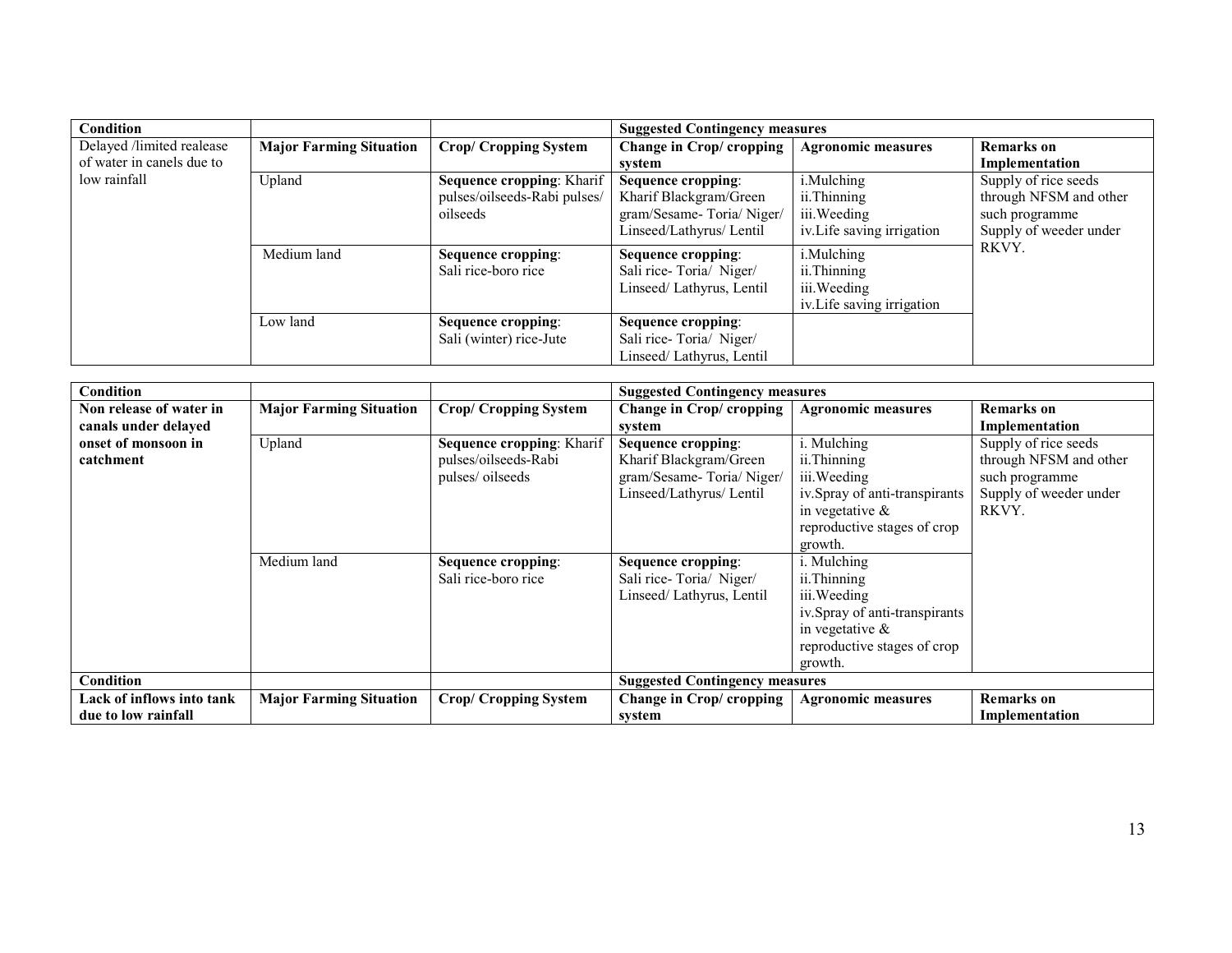| Jpland | <b>Sequence cropping: Kharif</b><br>pulses/oilseeds-Rabi<br>pulses/oilseeds | Sequence cropping:<br>Kharif Blackgram/Green<br>gram/Sesame-Toria/Niger/<br>Linseed/Lathyrus/ Lentil | i. Mulching<br>ii. Thinning<br>iii. Weeding<br>iv. Spray of anti-transpirants<br>in vegetative $\&$ | Supply of rice seeds<br>through NFSM and other<br>such programme<br>Supply of weeder under<br>RKVY. |
|--------|-----------------------------------------------------------------------------|------------------------------------------------------------------------------------------------------|-----------------------------------------------------------------------------------------------------|-----------------------------------------------------------------------------------------------------|
|        |                                                                             |                                                                                                      | reproductive stages of crop<br>growth.                                                              |                                                                                                     |

| Condition                                |                                |                                                                                                                       | <b>Suggested Contingency measures</b>                                                                                                                                                                                                               |                                                                                                           |                                                                                                     |
|------------------------------------------|--------------------------------|-----------------------------------------------------------------------------------------------------------------------|-----------------------------------------------------------------------------------------------------------------------------------------------------------------------------------------------------------------------------------------------------|-----------------------------------------------------------------------------------------------------------|-----------------------------------------------------------------------------------------------------|
| Insufficient/delayed onset<br>of monsoon | <b>Major Farming Situation</b> | <b>Crop/ Cropping System</b>                                                                                          | Change in Crop/ cropping<br>system                                                                                                                                                                                                                  | <b>Agronomic measures</b>                                                                                 | <b>Remarks</b> on<br>Implementation                                                                 |
|                                          | Upland                         | Kharif pulses/oilseeds-rabi<br>pulses/oilseeds                                                                        | Summer pulses-rabi crops                                                                                                                                                                                                                            | Provide need based<br>irrigation water.                                                                   | Supply of rice seeds<br>through NFSM and other<br>such programme<br>Supply of weeder under<br>RKVY. |
|                                          | Medium land                    | Sali rice, boro rice, jute,<br>toria, wheat, lentil, pea,<br>blackgram, green gram,<br>rajmah/<br>Sali rice-boro rice | Use of Sali rice var.:<br>Monuharsali, Andrewsali,<br>Solpona, Prasadbhog,<br>Gobinbhog, Sonamukhi,<br>Luit, Kapilee, Dishang,<br>Dikhow, Prafulla & Gitesh/<br>Kharif pulses/oilseeds-Boro<br>rice & Kharif<br>pulses/oilseeds-other rabi<br>crops | <i>i.Provide need based</i><br>irrigation water.<br>ii. Timely sowing of boro<br>rice & other rabi crops- | Supply of rice seeds<br>through NFSM and other<br>such programme<br>Supply of weeder under<br>RKVY. |
|                                          |                                | Watermelon, Apple melon<br>bottlegourd, bittergourd,<br>Sweet corn, Baby corn                                         | Use of watermelon, Apple<br>melon, bittergourd, Sweet<br>corn, Baby corn                                                                                                                                                                            | Supplemental irrigation and<br>use of OM.                                                                 |                                                                                                     |

| $\cdots$<br>tondition.         |                                              |                                   | ested<br>measures<br>Jontingency<br>Sugg           |                           |                   |
|--------------------------------|----------------------------------------------|-----------------------------------|----------------------------------------------------|---------------------------|-------------------|
| 00<br>Insufficient groundwater | $\sim \cdot$<br>armıng<br>Situation<br>Maior | ropping)<br>rop/<br><b>System</b> | <b>hange in</b><br>$\sim$ rop $\prime$<br>cropping | <b>Agronomic measures</b> | <b>Remarks</b> on |
| : due to low<br>recharge       |                                              |                                   | svstem                                             |                           | Implementation    |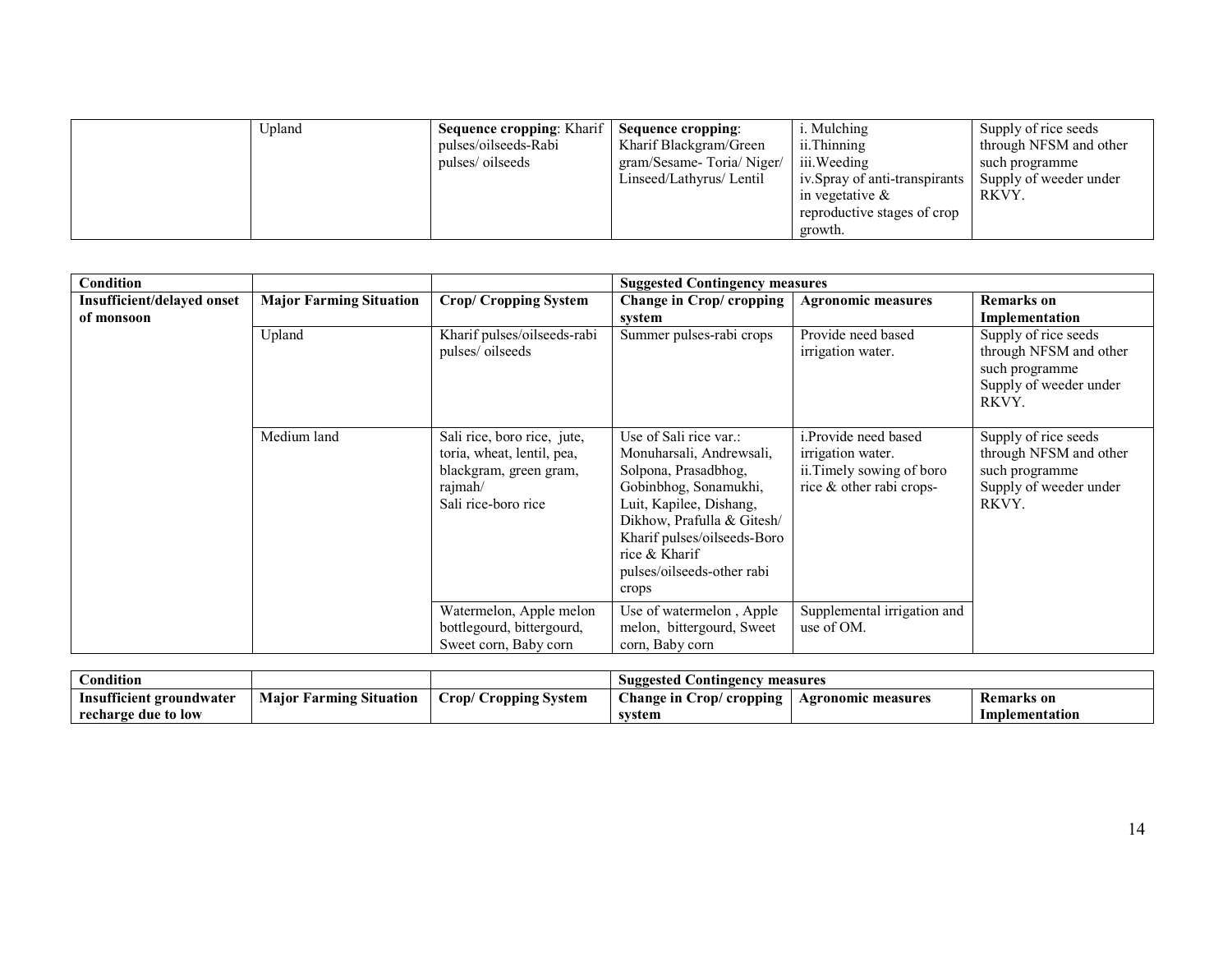| rainfall | Medium land | Sequence cropping :       | Sequence cropping :       | i. Adoption of micro         | Supply of rice seeds   |
|----------|-------------|---------------------------|---------------------------|------------------------------|------------------------|
|          |             |                           |                           | irrigation system            | through NFSM and other |
|          |             | Sali rice-Boro rice       | Summer pulses-rabi crops  | ii.Thinning                  | such programme         |
|          |             | Sali rice-Rabi crops      | Jute-Rabi crops           | iii.Mulching                 | Supply of weeder under |
|          |             |                           | Kharif pulses/oilseeds -  | iv. Weeding                  | RKVY.                  |
|          |             |                           | Rabi crops                | v.Provide need based         |                        |
|          |             |                           |                           | irrigation                   |                        |
|          |             |                           |                           | vi. Boro rice cultivation by |                        |
|          |             |                           |                           | SRI method                   |                        |
|          |             | Watermelon, Apple melon,  | Use of watermelon, Apple  | Mulching,                    |                        |
|          |             | Bottlegourd, Bittergourd, | melon, Bittergourd, Sweet | thinning.                    |                        |
|          |             | Sweet corn, Baby corn     | corn, Baby corn           |                              |                        |

#### 2.2 Unusual rains (untimely, unseasonal etc) (for both rainfed and irrigated situations)

| Condition                                                                | <b>Suggested Contingency Measures</b> |                                                                                          |                     |                                                                                                                                                                                                                                                                                                                                                             |  |
|--------------------------------------------------------------------------|---------------------------------------|------------------------------------------------------------------------------------------|---------------------|-------------------------------------------------------------------------------------------------------------------------------------------------------------------------------------------------------------------------------------------------------------------------------------------------------------------------------------------------------------|--|
| Continuous high rainfall in a<br>shorth span leading to water<br>logging | Vegetative stage                      | Flowering stage                                                                          | Crop maturity stage | Post harvest                                                                                                                                                                                                                                                                                                                                                |  |
| Rice                                                                     | Provide drainage                      | Provide drainage                                                                         | Provide drainage    | i. Harvesting should be done before                                                                                                                                                                                                                                                                                                                         |  |
| Jute                                                                     | Provide drainage                      | Provide drainage                                                                         | Provide drainage    | rain as per as possible                                                                                                                                                                                                                                                                                                                                     |  |
| <b>Boro Rice</b>                                                         | Provide drainage                      | Provide drainage                                                                         | Provide drainage    | ii.Drying of produces before starage<br>to optimum moisture level<br>iii. Seed treatment with insecticide and<br>fungicide against insects $\&$ diseases<br>respectively during the period of<br>storage<br>Treated seeds be kept in polythene<br>bags with outer covering of gunny<br>bags<br>iv. Timely sowing to avoid rain during<br>harvesting period. |  |
| Horticulture                                                             |                                       |                                                                                          |                     |                                                                                                                                                                                                                                                                                                                                                             |  |
| Tomato                                                                   | Provide Drainage                      | Provide Drainage , Application of<br>hormones, nutrient sprys to prevent<br>flower drop. | Provide Drainage    | Shifting of the produce to drier place,<br>Cold storage.                                                                                                                                                                                                                                                                                                    |  |
| Okra                                                                     | Provide Drainage                      | Provide Drainage, Application of<br>hormones, nutrient sprays to prevent<br>flower drop. | Provide Drainage    | Shifting of the produce to drier place,<br>Cold storage.                                                                                                                                                                                                                                                                                                    |  |
| Apple Melon                                                              | Provide Drainage                      | Provide Drainage , Application of<br>hormones, nutrient sprys to prevent                 | Provide Drainage    | Shifting of the produce to drier place,<br>Cold storage.                                                                                                                                                                                                                                                                                                    |  |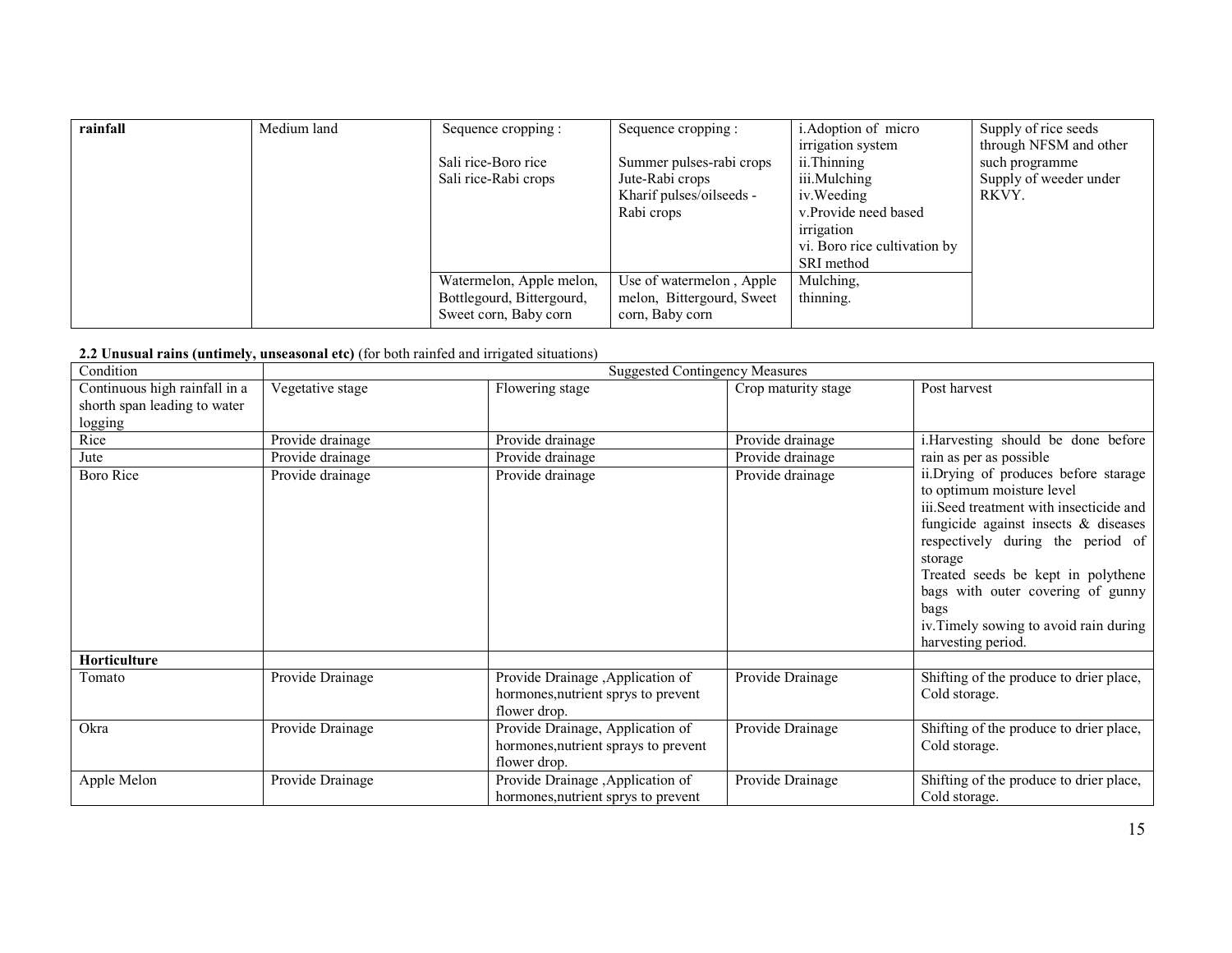|                                                                   |                                                                                                                                                                                            | flower drop.                                                                             |                                                               |                                                                                                                                                                                                                                                                           |
|-------------------------------------------------------------------|--------------------------------------------------------------------------------------------------------------------------------------------------------------------------------------------|------------------------------------------------------------------------------------------|---------------------------------------------------------------|---------------------------------------------------------------------------------------------------------------------------------------------------------------------------------------------------------------------------------------------------------------------------|
| Bitter gourd                                                      | Provide Drainage                                                                                                                                                                           | Provide Drainage , Application of<br>hormones, nutrient sprys to prevent<br>flower drop. | Provide Drainage                                              | Shifting of the produce to drier place,<br>Cold storage.                                                                                                                                                                                                                  |
| papaya                                                            | Provide Drainage                                                                                                                                                                           | Provide Drainage , Application of<br>hormones, nutrient sprys to prevent<br>flower drop. | Provide Drainage                                              | Shifting of the produce to drier place,<br>Cold storage.                                                                                                                                                                                                                  |
| Heavy rainfall with high speed winds in a short span <sup>2</sup> |                                                                                                                                                                                            |                                                                                          |                                                               |                                                                                                                                                                                                                                                                           |
| Rice                                                              |                                                                                                                                                                                            |                                                                                          |                                                               | Harvesting should be done before rain                                                                                                                                                                                                                                     |
| Sesame                                                            | Provide Drainage                                                                                                                                                                           | Provide Drainage                                                                         | Provide Drainage                                              | as far as possible                                                                                                                                                                                                                                                        |
| Blackgram/Pigeonpea                                               | Provide Drainage                                                                                                                                                                           | Provide Drainage                                                                         | Provide Drainage                                              | Drying of produces to optimum<br>moisture level<br>Seed treatment with insecticide and<br>fungicide against insects-pest $\&$<br>diseases respectively during the<br>period of storage<br>Treated seeds be kept in polythene<br>bags with outer covering of gunny<br>bags |
| Jute                                                              | Foliar application of urea instead<br>of top dressing is advocated<br>Propping: provide mechanical<br>support to prevent lodging                                                           | Propping: provide mechanical support<br>to prevent lodging                               | Propping: provide<br>mechanical support to<br>prevent lodging |                                                                                                                                                                                                                                                                           |
| Sugarcane                                                         | Provide Drainage,<br>First $&$ second earthing up,<br>Make trenches/furrows in<br>between ridges to facilitate<br>drainage of excess water during<br>high rainfall,<br>Striping & propping | Provide Drainage<br>Striping & propping                                                  | Provide Drainage<br>Striping & propping                       | Harvesting should be done before rain<br>Drying to remove excess moisture of<br>canes                                                                                                                                                                                     |
| Horticulture                                                      |                                                                                                                                                                                            |                                                                                          |                                                               |                                                                                                                                                                                                                                                                           |
| Apple melon                                                       | Drainage, make trenches/furrows<br>in between ridges to facilitate<br>drainage of excess water,<br>propping.                                                                               | Provide Drainage, Application of<br>hormones, nutrient sprays to prevent<br>flower drop. | Provide Drainage                                              | Shifting of the produce to drier place,<br>Cold storage.                                                                                                                                                                                                                  |
| Banana                                                            | Earthing up, Bamboo stacking,<br>Planting Wind break tree.                                                                                                                                 | Provide Drainage, Application of<br>hormones, nutrient sprays to prevent<br>flower drop. | Provide Drainage                                              | Shifting of the produce to drier place,<br>Cold storage, packing in transparent<br>and nontransparent polythene bags.                                                                                                                                                     |
| Papaya                                                            | Earthing up, Bamboo stacking,<br>Planting Wind break tree.                                                                                                                                 | Provide Drainage, Application of<br>hormones, nutrient sprays to prevent<br>flower drop. | Provide Drainage                                              | Shifting of the produce to drier place,<br>Cold storage, packing in transparent<br>and nontransparent polythene bags.                                                                                                                                                     |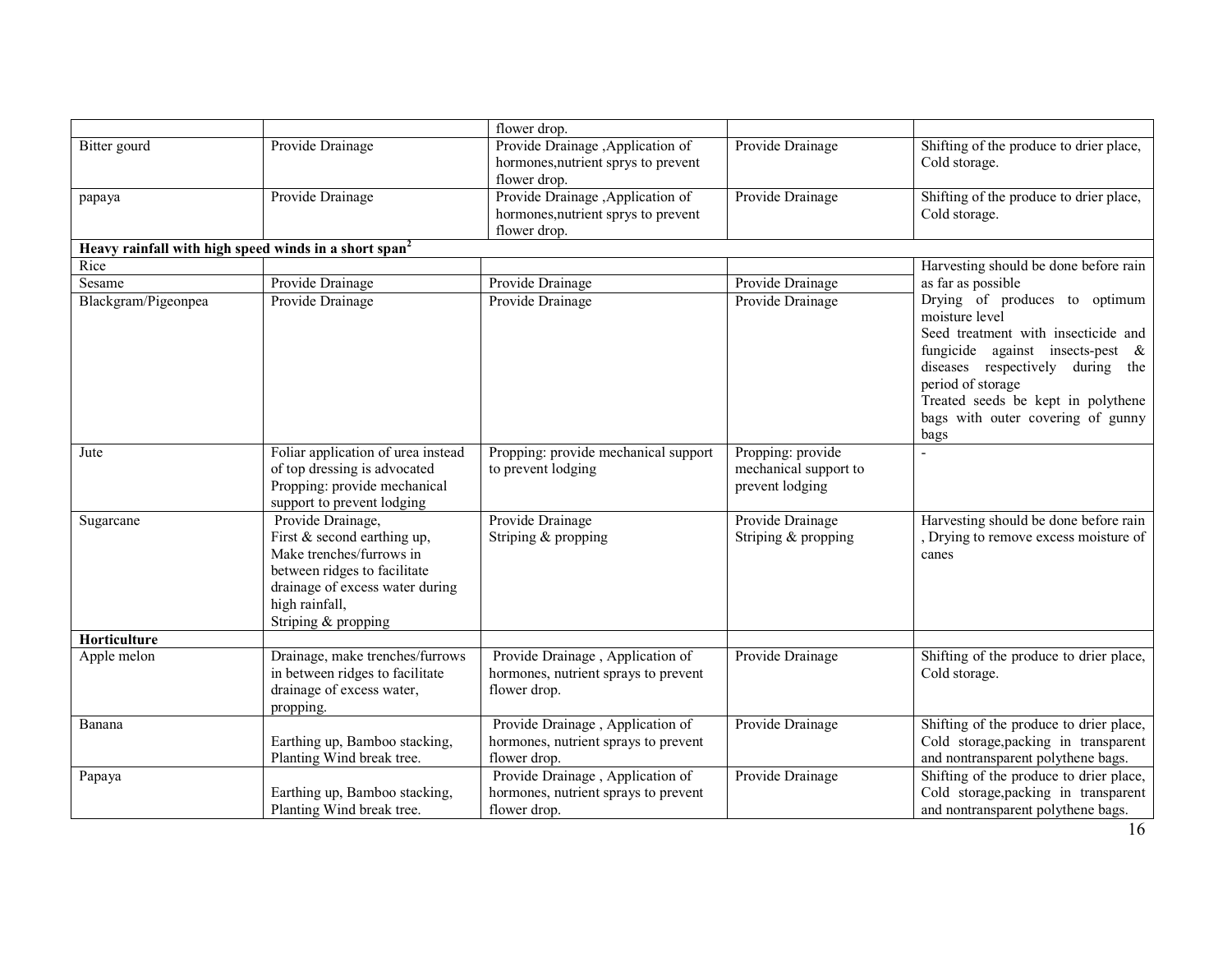| Assam Lemon                                            |                          | Provide Drainage, Application of     | Provide Drainage         | Shifting of the produce to drier place, |
|--------------------------------------------------------|--------------------------|--------------------------------------|--------------------------|-----------------------------------------|
|                                                        | Earthing up              | hormones, nutrient sprays to prevent |                          | Cold storage, packing in transparent    |
|                                                        |                          | flower drop.                         |                          | and nontransparent polythene bags.      |
| Guava                                                  |                          | Provide Drainage, Application of     | Provide Drainage         | Shifting of the produce to drier place, |
|                                                        | Earthing up              | hormones, nutrient sprays to prevent |                          | Cold storage, packing in transparent    |
|                                                        |                          | flower drop                          |                          | and nontransparent polythene bags.      |
| Outbreak of pests and diseases due to unseasonal rains |                          |                                      |                          |                                         |
| Rice                                                   | Recommended prophylactic | Recommended prophylactic measures    | Recommended prophylactic | i. Proper drying and storage of the     |
|                                                        | measures                 |                                      | measures                 | harvest.                                |
|                                                        |                          |                                      |                          | ii. Fumigation and other protective     |
|                                                        |                          |                                      |                          | measures to prevent growth of storage   |
|                                                        |                          |                                      |                          | grain pest                              |
| <b>Boro Rice</b>                                       | Recommended prophylactic | Recommended prophylactic measures    | Recommended prophylactic | i. Proper drying and storage of the     |
|                                                        | measures                 |                                      | measures                 | harvest.                                |
|                                                        |                          |                                      |                          | ii. Fumigation and other protective     |
|                                                        |                          |                                      |                          | measures to prevent growth of storage   |
|                                                        |                          |                                      |                          | grain pest                              |
| Toria                                                  | Recommended prophylactic | Recommended prophylactic measures    | Recommended prophylactic | i. Proper drying and storage of the     |
|                                                        | measures                 |                                      | measures                 | harvest.                                |
|                                                        |                          |                                      |                          | ii. Fumigation and other protective     |
|                                                        |                          |                                      |                          | measures to prevent growth of storage   |
|                                                        |                          |                                      |                          | grain pest                              |
| Sugarcane                                              | Recommended prophylactic | Recommended prophylactic measures    | Recommended prophylactic | Ensure quick despatch and selling of    |
|                                                        | measures                 |                                      | measures                 | the product immediately after harvest.  |
| Wheat                                                  | Recommended prophylactic | Recommended prophylactic measures    | Recommended prophylactic | i. Proper drying and storage of the     |
|                                                        | measures                 |                                      | measures                 | harvest.                                |
|                                                        |                          |                                      |                          | ii. Fumigation and other protective     |
|                                                        |                          |                                      |                          | measures to prevent growth of storage   |
|                                                        |                          |                                      |                          | grain pest                              |

2.3 Floods

| Condition                                         | <b>Suggested Contingency Measures</b>        |                             |                           |                 |  |  |
|---------------------------------------------------|----------------------------------------------|-----------------------------|---------------------------|-----------------|--|--|
| <b>Transient water logging/partial inundation</b> | Seeding/nursery stage                        | <b>Vegetative stage</b>     | <b>Reproductive stage</b> | At harvest      |  |  |
| Toria                                             | Hoeing in between lines for aeration in root | Hoeing in between lines for | Hoeing in between lines   |                 |  |  |
|                                                   | zone after flood.                            | aeration in root zone after | for aeration in root zone |                 |  |  |
|                                                   |                                              | flood.                      | after flood.              |                 |  |  |
| Pulses                                            | -do-                                         | $-dO$                       | $-dO$                     |                 |  |  |
| <b>Horticulture</b>                               |                                              |                             |                           |                 |  |  |
| Assam lemon                                       | Making trenches/furrows in between ridges    | Earthing up.                | Earthing up               | Shifting of the |  |  |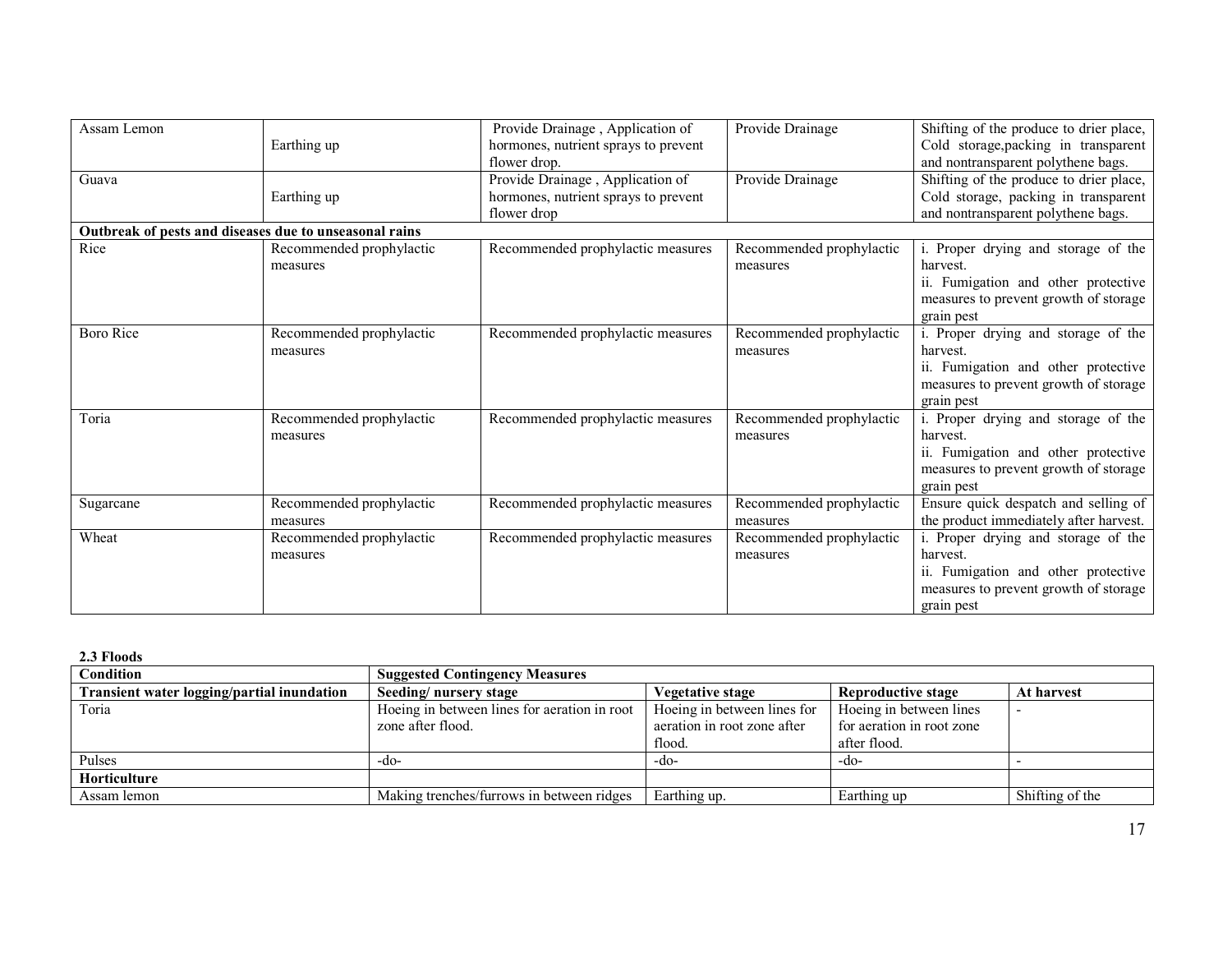|                                            | to drain out the excess water.                     |              |          | produce to drier place |  |
|--------------------------------------------|----------------------------------------------------|--------------|----------|------------------------|--|
| Pineapple                                  | Do                                                 | Earthing up. | drainage | Shifting of the        |  |
|                                            |                                                    |              |          | produce to drier place |  |
| Continous submergence for more than 2 days |                                                    |              |          |                        |  |
| Pulses                                     | Crop cannot survive                                |              |          |                        |  |
|                                            | If survive provide aeration in root zone by hoeing |              |          |                        |  |
| Oilseed                                    | -do-                                               | -do-         | -do-     |                        |  |
| Sea water inundation                       | Not Applicable                                     |              |          |                        |  |

## 2.4 Extreme events : Heat wave/ Cold wave/ Frost/ Hailstorm/ Cyclone :

| Extreme event type | <b>Suggested Contingency Measures</b> <sup>r</sup> |                                        |                               |            |
|--------------------|----------------------------------------------------|----------------------------------------|-------------------------------|------------|
|                    | Seeding/nursery stage                              | <b>Vegetative stage</b>                | <b>Reproductive stage</b>     | At harvest |
| Heat Wave          | Not applicable                                     |                                        |                               |            |
| <b>Cold Wave</b>   | Not applicable                                     |                                        |                               |            |
| Frost              | Not applicable                                     |                                        |                               |            |
| Hailstorm          |                                                    |                                        |                               |            |
| Boro rice          | Selection of lodging resistant varieties           | Potash application at 25 and<br>45 DAT |                               |            |
| Horticulture       |                                                    |                                        |                               |            |
| Banana             | Provision of nursery shed                          | Propping                               | Propping and bunch<br>bagging |            |
| Pumpkin            |                                                    |                                        | Bagging of fruits             |            |
| Mango              |                                                    |                                        | Covering of tree by net       |            |
| Litchi             |                                                    |                                        | Covering of tree by net       |            |
| Cyclone            |                                                    |                                        |                               |            |

#### 2.5 Contingent strategies for Livestock, Poultry & Fisheries

2.5.1 Livestock

|                               | <b>Suggested Contingency Measures</b>                         |                                                                                                |                                                                     |
|-------------------------------|---------------------------------------------------------------|------------------------------------------------------------------------------------------------|---------------------------------------------------------------------|
|                               | <b>Before the event</b>                                       | During the event                                                                               | After the event                                                     |
| <b>Drought</b>                |                                                               |                                                                                                |                                                                     |
| Feed and fodder availability  | Concentrate feed, hay, fodder, silage and<br>paddy straw      | Concentrate feed, hay, fodder, silage and<br>paddy straw and unconventional feed and<br>fodder | Concentrate feed, hay, fodder, silage and<br>paddy straw            |
| Drinking water                | Fresh and wholesome water                                     | Fresh and wholesome water                                                                      | Fresh and wholesome water                                           |
| Health and disease management | Treatment of diseased animal and<br>vaccination and deworming | Treatment of diseased animal and<br>vaccination and deworming                                  | animal<br>Treatment of diseased<br>and<br>vaccination and deworming |
| <b>Floods</b>                 |                                                               |                                                                                                |                                                                     |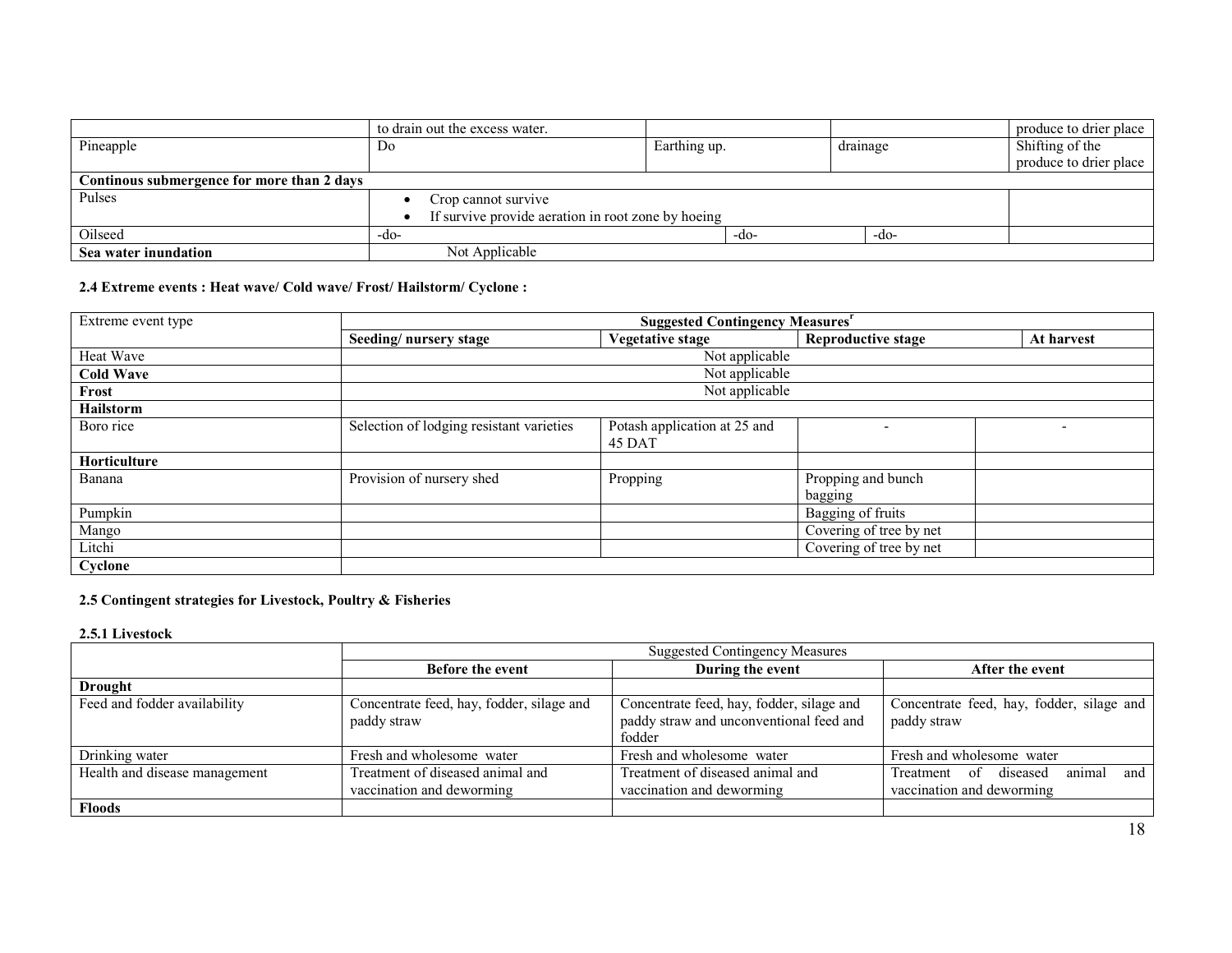| Feed and fodder availability   | Concentrate feed, hay, fodder, silage and<br>paddy straw                                           | Concentrate feed, hay, fodder, silage and<br>paddy straw and unconventional feed and<br>fodder                                                                           | Concentrate feed, hay, fodder, silage and<br>paddy straw                                                                                                                                   |
|--------------------------------|----------------------------------------------------------------------------------------------------|--------------------------------------------------------------------------------------------------------------------------------------------------------------------------|--------------------------------------------------------------------------------------------------------------------------------------------------------------------------------------------|
| Drinking water                 | Fresh and wholesome water                                                                          | Fresh and wholesome water                                                                                                                                                | Fresh and wholesome water                                                                                                                                                                  |
| Health and disease management  | Treatment of diseased animal and<br>vaccination and deworming                                      | Treatment of diseased animal and<br>vaccination and deworming.<br>Proper scientific disposal of carcass.<br>Collection of materials for microbiological<br>investigation | $\sigma$<br>diseased<br>animal<br>and<br>Treatment<br>vaccination and deworming.<br>Proper scientific disposal of carcass.<br>Collection of materials for microbiological<br>investigation |
| Cyclone                        |                                                                                                    |                                                                                                                                                                          |                                                                                                                                                                                            |
| Feed and fodder availability   | Concentrate feed, hay, fodder, silage and<br>paddy straw                                           | Concentrate feed, hay, fodder, silage and<br>paddy straw and unconventional feed and<br>fodder                                                                           | Concentrate feed, hay, fodder, silage and<br>paddy straw                                                                                                                                   |
| Drinking water                 | Fresh and wholesome water                                                                          | Fresh and wholesome water                                                                                                                                                | Fresh and wholesome water                                                                                                                                                                  |
| Health and disease management  | Treatment of diseased animal and<br>vaccination and deworming                                      | Treatment of diseased animal and<br>vaccination and deworming<br>Proper scientific disposal of carcass.<br>Collection of materials for microbiological<br>investigation  | animal<br>of diseased<br>Treatment<br>and<br>vaccination and deworming<br>Proper scientific disposal of carcass.<br>Collection of materials for microbiological<br>investigation           |
| Heat wave and cold wave        |                                                                                                    |                                                                                                                                                                          |                                                                                                                                                                                            |
| Shelter/environment management | Sprinkling of cold water during hot period<br>and supply of bedding material during cold<br>period | Sprinkling and cold water during hot<br>period and supply of bedding material<br>during cold period                                                                      | Sprinkling and cold water during hot<br>period and supply of bedding material<br>during cold period                                                                                        |
| Health and disease management  | Treatment of diseased animal and<br>vaccination and deworming                                      | Treatment of diseased animal and<br>vaccination and deworming                                                                                                            | Treatment of diseased animal and<br>vaccination and deworming                                                                                                                              |
|                                |                                                                                                    |                                                                                                                                                                          |                                                                                                                                                                                            |

# 2.5.2 poultry

|                               | <b>Suggested Contingency Measures</b> |                                          |                                            |
|-------------------------------|---------------------------------------|------------------------------------------|--------------------------------------------|
|                               | <b>Before the event</b>               | During the event                         | After the event                            |
| <b>Drought</b>                |                                       |                                          |                                            |
| Shortage of feed ingredients  | Concentrate feed                      | Concentrate feed and unconventional feed | Concentrate feed and unconventional feed   |
| Drinking water                | Fresh and wholesome water             | Fresh and wholesome water                | Fresh and wholesome water                  |
| Health and disease management | Treatment of diseased bird and        | Treatment of diseased bird and           | Treatment of diseased bird and vaccination |
|                               | vaccination and deworming             | vaccination and deworming                | and deworming                              |
| <b>Floods</b>                 |                                       |                                          |                                            |
| Shortage of feed ingredients  | Concentrate feed                      | Concentrate feed and unconventional feed | Concentrate feed and unconventional feed   |
| Drinking water                | Fresh and wholesome water             | Fresh and wholesome water                | Fresh and wholesome water                  |
| Health and disease management | Treatment of diseased bird and        | Treatment of diseased bird and           | Treatment of diseased bird and vaccination |
|                               | vaccination and deworming             | vaccination and deworming.               | and deworming.                             |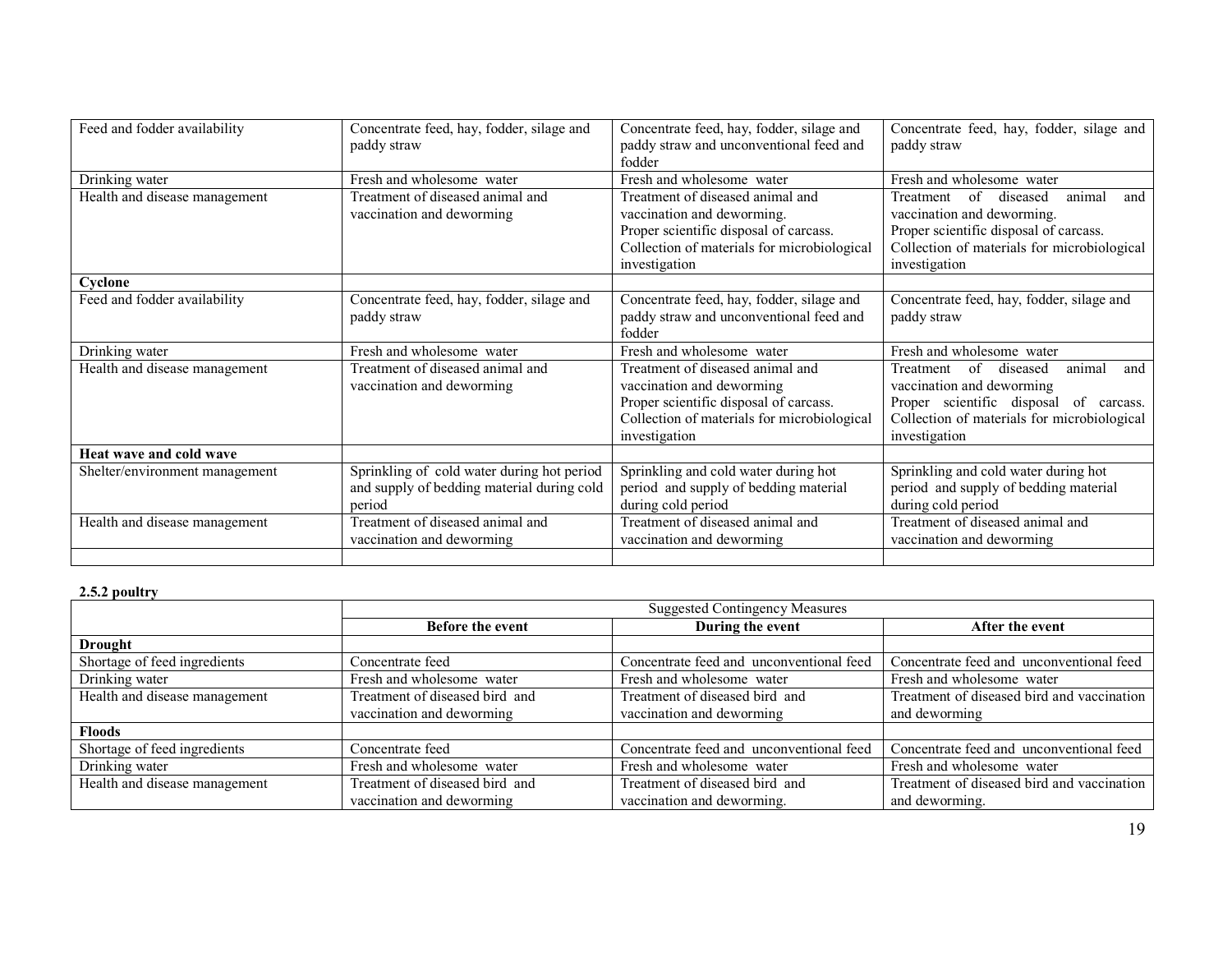|                                |                                          | Proper scientific disposal of carcass.<br>Collection of materials for microbiological | Proper scientific disposal of<br>carcass.<br>Collection of materials for microbiological |
|--------------------------------|------------------------------------------|---------------------------------------------------------------------------------------|------------------------------------------------------------------------------------------|
|                                |                                          | investigation                                                                         | investigation                                                                            |
| Cyclone                        |                                          |                                                                                       |                                                                                          |
| Shortage of feed ingredients   | Concentrate feed                         | Concentrate feed and unconventional feed                                              | Concentrate feed and unconventional feed                                                 |
| Drinking water                 | Fresh and wholesome water                | Fresh and wholesome water                                                             | Fresh and wholesome water                                                                |
| Health and disease management  | Treatment of diseased bird and           | Treatment of diseased bird and vaccination                                            | Treatment of diseased bird and vaccination                                               |
|                                | vaccination and deworming.               | and deworming.                                                                        | and deworming                                                                            |
|                                |                                          | Proper scientific disposal of carcass.                                                | Proper scientific disposal of carcass.                                                   |
|                                |                                          | Collection of materials for microbiological                                           | Collection of materials for microbiological                                              |
|                                |                                          | investigation                                                                         | investigation                                                                            |
| Heat wave and cold wave        |                                          |                                                                                       |                                                                                          |
| Shelter/environment management | Proper ventilation and supply of bedding | Proper ventilation and supply of bedding                                              | Proper ventilation and supply of bedding                                                 |
|                                | material during cold period              | material during cold period                                                           | material during cold period                                                              |
| Health and disease management  | Treatment of diseased bird and           | Treatment of diseased bird and                                                        | Treatment of diseased bird and deworming                                                 |
|                                | deworming                                | deworming                                                                             |                                                                                          |
|                                |                                          |                                                                                       |                                                                                          |

# 2.5.3 Fisheries

|                                                                            | <b>Suggested Contingency Measures</b>                                                                                                          |                                                                                                                                         |                                                                                                                                                                                      |
|----------------------------------------------------------------------------|------------------------------------------------------------------------------------------------------------------------------------------------|-----------------------------------------------------------------------------------------------------------------------------------------|--------------------------------------------------------------------------------------------------------------------------------------------------------------------------------------|
|                                                                            | Before the event <sup>a</sup>                                                                                                                  | During the event                                                                                                                        | After the event                                                                                                                                                                      |
| <b>Drought</b>                                                             |                                                                                                                                                |                                                                                                                                         |                                                                                                                                                                                      |
| Shallow water in ponds due to insufficient<br>rains/inflows                | Selection of fish spp. which can<br>tolerate low water level<br>Treat the pond bottom heavily<br>with organic manure<br>3.<br>Arrange aerators | Aerate water mechanically<br>Try to shade the pond water<br>temporarily                                                                 | Increase stocking density based<br>on availability of seed and water<br>depth<br>Harvest the fish<br>Deepen the pond scientifically<br>based on previous years drought<br>experience |
| Impact of heat and salt load build up in<br>ponds/ change in water quality | Arrange aerators<br>Be ready with turbidity reduction<br>measures like Gypsum, Chopped<br>straw etc.<br>If possible arrange Thermostat<br>3.   | Start aeration continuously<br>Use turbidity reduction measures<br>Use thermostat if required<br>3.<br>Test water parameters frequently | Check the health condition of fish<br>by test netting<br>Test water parameters frequently                                                                                            |
| <b>Floods</b>                                                              |                                                                                                                                                |                                                                                                                                         |                                                                                                                                                                                      |
| Inundation with flood waters                                               | Strengthen and increase the height<br>of the embankment<br>Arrange nylon nets sufficiently to<br>prevent the escape of fish                    | Encircle the ponds/farm with<br>nylon net                                                                                               | Check the health condition of fish<br>by test netting<br>2. Test water parameters frequently                                                                                         |